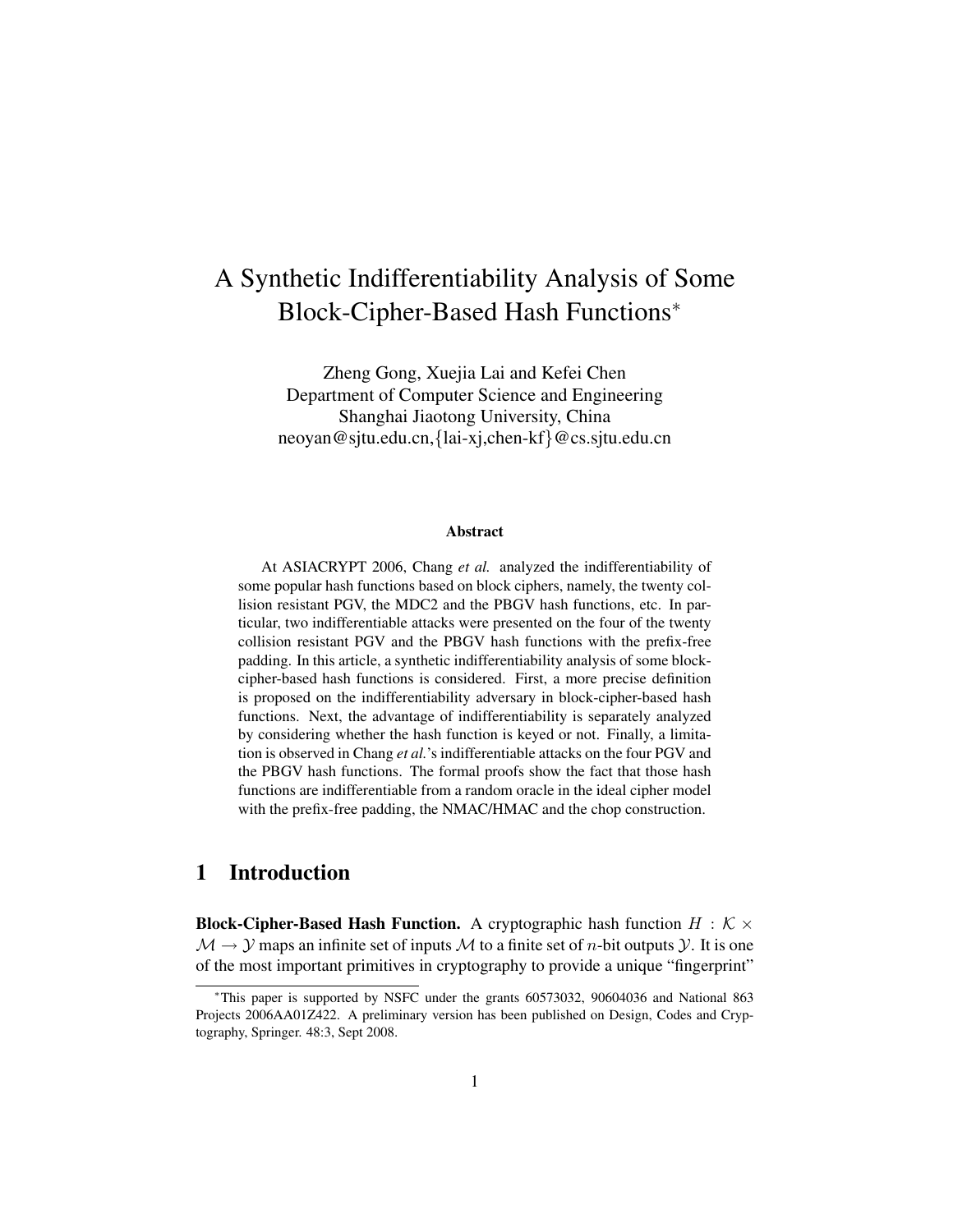on a certain information. The design of today's cryptographic hash functions still follows the Merkle-Damgard(MD) structure [18, 9], by iterating a round function on the input message. The hash function will be collision resistant if the round function is.

In practice, there are two main approaches for designing the round function in the MD structure. First, the most in-use hash functions, e.g., MD5 and SHA-1 were constructed by iterating a *dedicated compression function*. There also exists a second setting for hash function design and analysis, in which one makes the round function out of a *block cipher*. A well-known advantage of the block-cipher-based approach is to minimize the efforts in the design of a secure compression function. In the past decades, many hash functions were designed from block ciphers, e.g., the PGV [22], the PBGV [21] and the MDC2 [4] hash functions. The down side of the block-cipher-based hash function is a decrease in speed. Still, the efficiency of AES and the recent advances in collision finding [25, 26] motivate renewed interest in finding good ways to turn a block cipher into a cryptographic hash function. Instructive examples can be found in [16, 13].

Random Oracle Model. Random oracle model was first introduced by Bellare and Rogaway as a "paradigm for design efficient protocols" [1]. It assumes that all parties, including the adversary, have access to a public, truly random oracle. This model becomes extremely useful since the schemes designed under such a model would be simpler and more practical compared to the standard model. In most of applications, random oracle is an oracle that anybody can query but no one has control over it. This corresponds to a completely valid application of the random oracle (as explained in [1]). However, in some proofs, random oracle is considered to be under control of a simulator. The simulator can listen to any query made to the oracle, so he knows what queries were asked. Yet he has no control over the output, so the oracle still remains a *real* random oracle [11]. Finally in some proofs, random oracle is considered to be under complete control of a simulator. The simulator can actually manipulate the answers of the oracle gives, as long as each answer is computationally indistinguishable from a real random oracle [3].

Since random oracle performs quite like cryptographic hash function, people suggested to replace the random oracle in the scheme with a "secure" hash function (e.g., SHA-1, SHA-256) to preserve the security in the standard model. One has to be careful with the selection of the hash function, some specific vulnerabilities will be found when instantiates a random oracle with a "bad" hash function [5, 20]. Research on how to instantiate a random oracle with a certain hash function has been red hot in recent years. Many valuable references on this problem could not be indicated at a specific location: [6, 10, 12, 19]. All these researches take the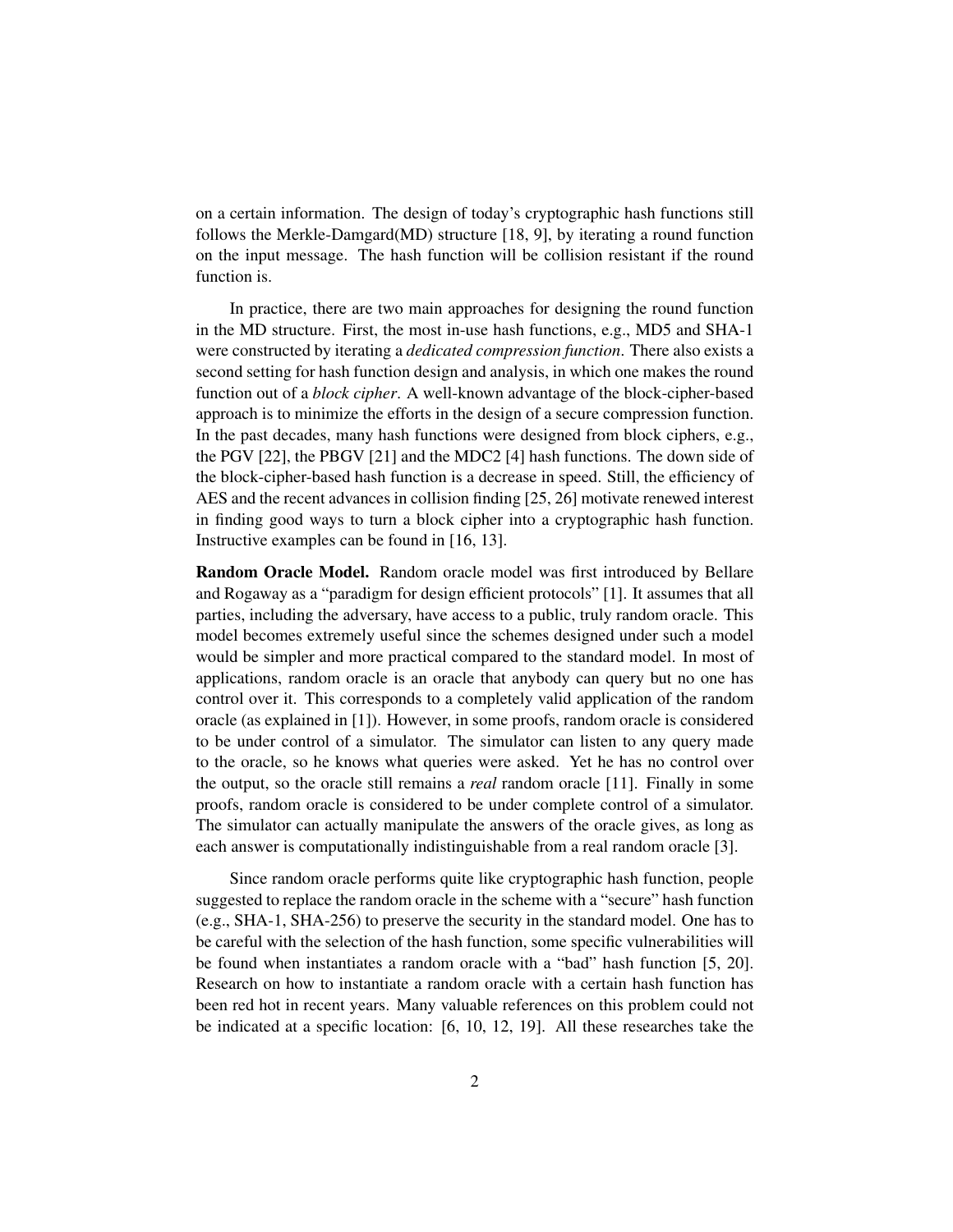underlying hash function in the scheme as a *black-box*, which means the internal structure of the hash function is ignored. Since one can prove such a scheme is secure in the random oracle model, solving those problems back to the efforts that design a cryptographic hash function to instantiate such a random oracle.

Indifferentiability Methodology. In [17], Maurer *et al*. first introduced a term "indifferentiability" and a formal model to "distinguish" whether a given construction has any difference from a heuristic random oracle. The indifferentiability has been focused on the question: what conditions should be imposed on the round function  $\mathcal F$  to make sure that the hash function  $\mathcal C^{\mathcal F}$  satisfies the certain conditions of the random oracle. This approach is based on the fact that one of the problems in assessing the security of a hash function is caused by arbitrary length of inputs. It is clear that the weakness of F will generally result in the weakness of  $C^{\mathcal{F}}$ , but the converse does not hold in general. The main problem is to derive such sufficient conditions. The indifferentiability between a hash function and a random oracle is a more rigorous *white-box* analysis which needs to expose the internal structure of the hash function, while the indistinguishability just requires a *black-box* analysis.

Recently, Coron *et al.* [8] first implemented the notion of indifferentiability for the analysis of some classical MD variants. They showed that plain MD hash function can be differentiable from a random oracle, then proved that MD structure hash functions will be indifferentiable with the prefix-free padding, the HMAC/NMAC and the chop construction. In [7], Chang *et al*. continued this initial effort and analyzed the indifferentiability of some popular block-cipher-based hash functions with the prefix-free padding. In particular, a formal proof of indifferentiability was given on the twenty collision resistant PGV [2] and the PBGV [21] hash functions. Based on those indifferentiability results, they claimed that there are sixteen collision resistant PGV hash functions are indifferentiable from a random oracle in the ideal cipher model, while the remain four PGV hash functions are not. They also gave an indifferentiable attack on the PBGV hash function, and said by using the same idea one can find indifferentiable attacks on MDC2 [4], QG-I, and LOKI-DBH [14], etc.

Our Contributions In this paper, a synthetic indifferentiability analysis of some block-cipher-based hash functions is considered. First, we propose a more precise definition on the indifferentiability adversary in block-cipher-based hash functions. Next, we analyze the advantage of indifferentiability in keyed and unkeyed modes. The authors of [7] only focused on the collision event, not all of the indifferentiable events in assessing the security of a hash function, e.g., preimage attack, second preimage attack. Moreover, they only analyzed the situation in unkeyed mode. Since keyed hash functions are receiving more and more attention, after the genius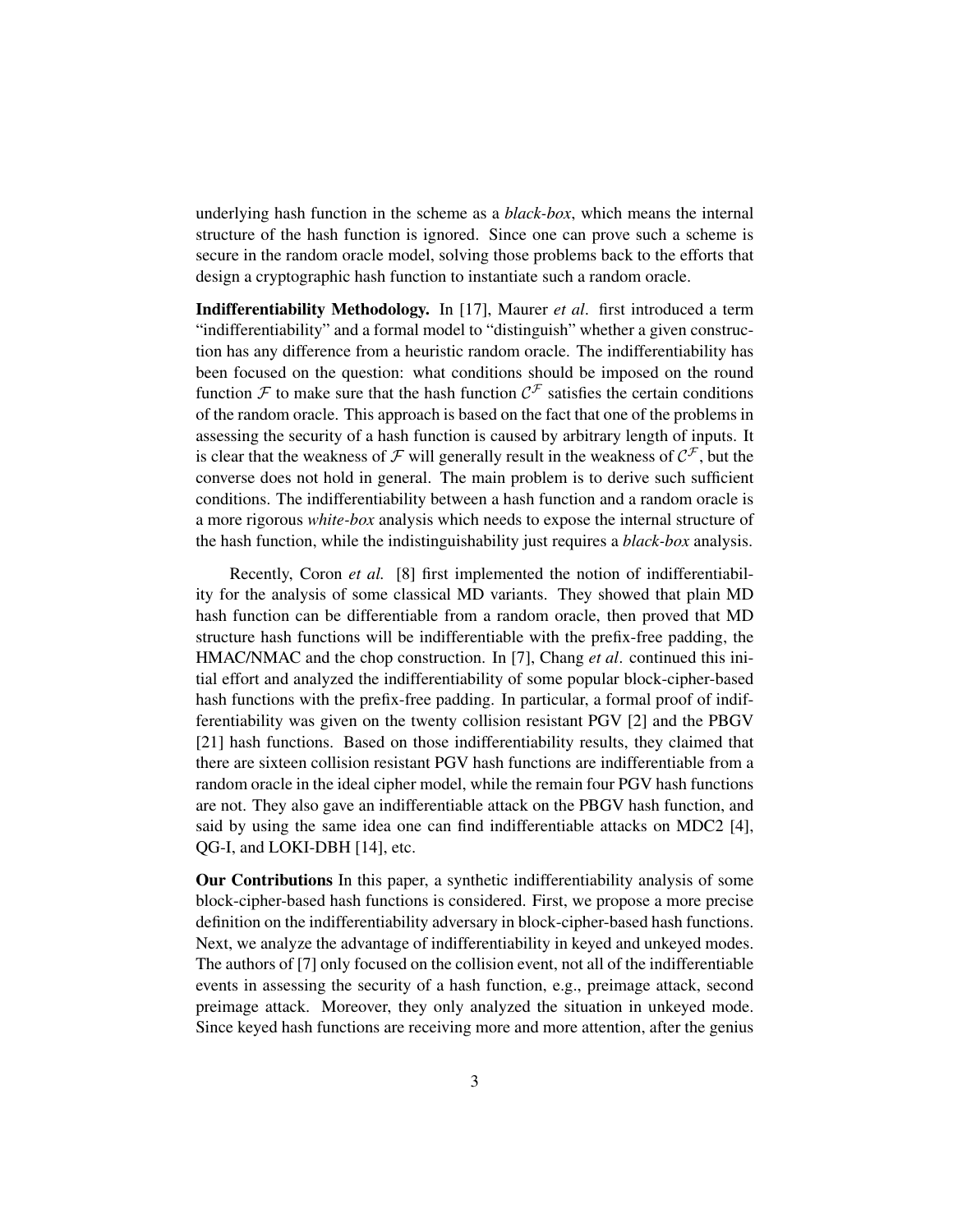attacks were found in widely-used dedicated-key hash functions, such as MD4, MD5 and SHA-1 [25, 26]. The indifferentiability analysis of keyed hash function will be necessary in both of theory and practice. Prior to the current work, we are unaware of any analysis on the advantage of indifferentiability for keyed hash function based on any block cipher. Finally, we observe a limitation in Chang *et al.*'s indifferentiable attacks on the four PGV and the PBGV hash functions, which implies that their attacks are not possible if one limits the message space to messages of at least two blocks. In particular, we formally prove the four PGV and the PBGV hash functions are indifferentiable from a random oracle with the prefix-free padding, the HMAC/NMAC and the chop construction.

Organization. The remainder of this paper is organized as follows. In Section 2, we review the definitions and describe a more precise definition of the indifferentiability adversary in block-cipher-based hash functions. In Section 3, first, we analyze the advantage of indifferentiability in keyed and unkeyed modes. Next, we show a limitation in Chang *et al*.'s attacks on the four PGV and the PBGV hash functions. Finally, we give our indifferentiability analysis of the four PGV and the PBGV hash functions. Section 4 gives a conclusion.

## 2 Preliminaries

Here we review the notation and definitions that will be used throughout the paper. Let the symbol  $\oplus$  be the bitwise exclusive OR. For binary sequences a and b,  $a||b$  denotes their concatenation. The *i*-th block of a message M is  $m_i$  and so  $M = m_1 ||m_2|| \cdots ||m_{|M|/n}$ , where n is the block length. Let IV be the initial value. The same terminology and abbreviations in different definitions are the same meaning, except there are special claims in the context.

#### 2.1 Ideal Cipher Model

Let  $\kappa$ ,  $n, \ell$  be integers. A *block cipher* is a keyed function  $E : \{0,1\}^{\kappa} \times \{0,1\}^n \to$  $\{0,1\}^n$ . For each  $k \in \{0,1\}^{\kappa}$ , the function  $E_k(\cdot) = E(k, \cdot)$  is a permutation on  $\{0,1\}^n$ . If E is a block cipher then  $E^{-1}$  denotes its inverse, where  $E_k^{-1}$  $k^{-1}(y) = x$ such that  $E_k(x) = y$ . Let Bloc $(\kappa, n)$  be the family of all block ciphers E:  $\{0,1\}^n \times \{0,1\}^n \rightarrow \{0,1\}^n$ . A *block-cipher-based* hash function is a hash function  $H: \{0,1\}^* \to \{0,1\}^{\ell}$  and  $E \in \text{Bloc}(\kappa,n)$  is the block cipher used in the round function of H. If  $\ell = n$ , then H is called a single block length(SBL) hash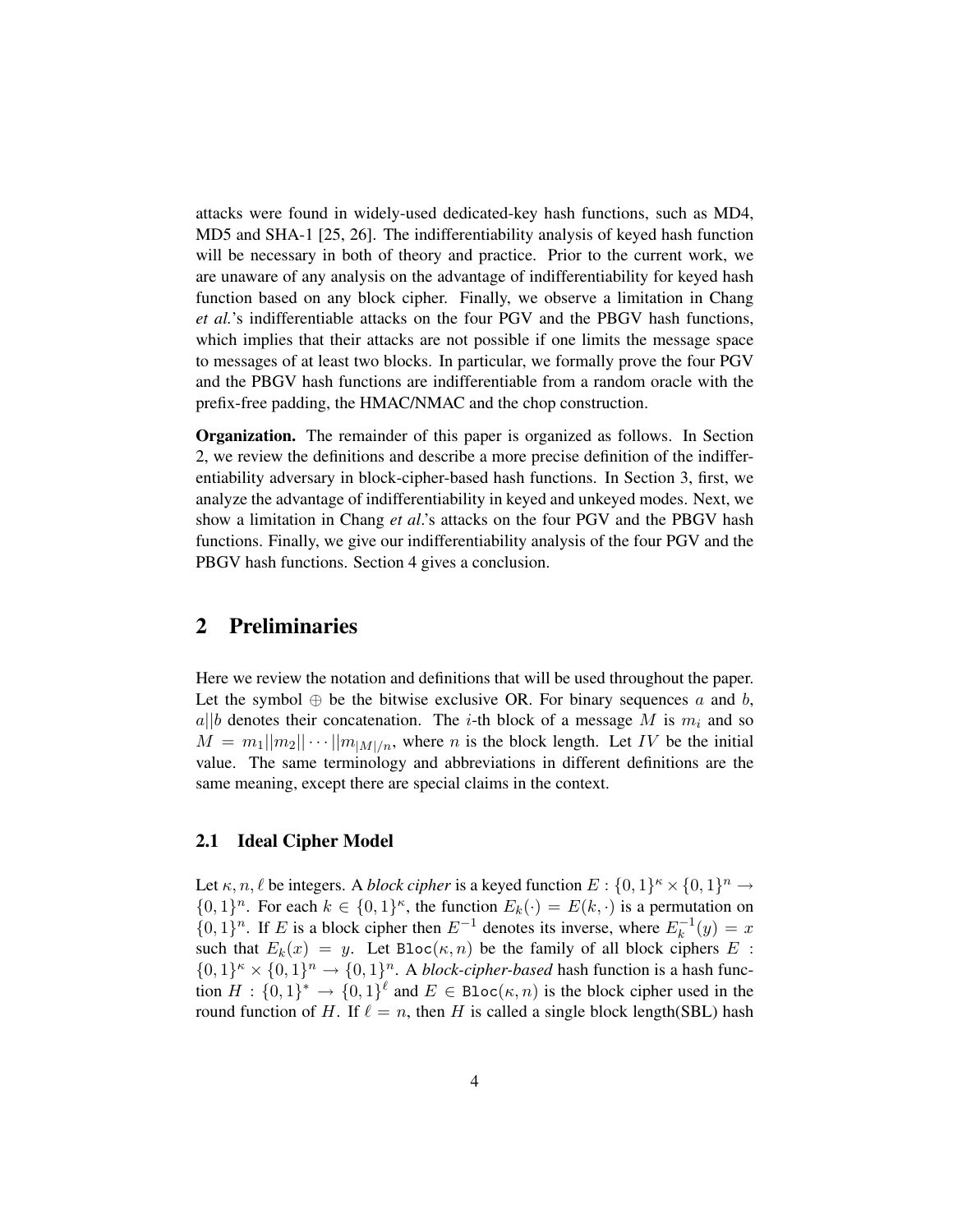function, e.g., the PGV hash functions [22]. If  $\ell = 2n$ , then H is called a double block length(DBL) hash function, e.g., MDC2 [4], QG-I, and LOKI-DBH [14].

*Ideal cipher model* is the formal model for the security analysis of blockcipher-based hash functions, which is dating back to Shannon [24] and widely used, e.g., in [2, 15, 22]. By choosing a block cipher  $E \in \text{Bloc}(\kappa, n)$ , an adversary is given access to two oracles E and  $E^{-1}$ . Thus, the *i*-th query-response  $r_i$  is a four-tuple that

$$
r_i = (\sigma_i, k_i, x_i, y_i)
$$

where  $\sigma_i \in \{1, -1\}, k_i \in \{0, 1\}^{\kappa}$ , and  $x_i, y_i \in \{0, 1\}^n$ . If  $\sigma_i = 1$  then the adversary queries  $(k_i, x_i)$  and the response is  $y_i = E_{k_i}(x_i)$ , otherwise he queries  $(k_i, y_i)$  and the response is  $x_i = E_{ki}^{-1}$  $k_k^{-1}(y_i)$ . Since  $E_k(\cdot)$  is a permutation on  $\{0,1\}^n$ , it holds

$$
Pr[E_{k_i}(x_i) = y_i] = Pr[E_{k_i}^{-1}(y_i) = x_i] = \frac{1}{n - i + 1}.
$$

In the ideal cipher model, the complexity of an attack is measured by the total number of the optimal adversary's queries to the two oracles E and  $E^{-1}$ .

#### 2.2 Indifferentiability

Here we recall the definition for the indifferentiability analysis [17].

Definition 2.1 *A Turing machine* C *with oracle access to an ideal primitive* F *is said to be*  $(t_D, t_S, q, \epsilon)$ *-indifferentiable from an ideal primitive Rand if there exists a simulator* S*, such that for any distinguisher* D *it holds the advantage of indifferentiability that:*

$$
Adv(\mathcal{D}) = |Pr[\mathcal{D}^{\mathcal{C}, \mathcal{F}} = 1] - Pr[\mathcal{D}^{Rand, \mathcal{S}} = 1]| < \epsilon,
$$

*where* S has oracle access to Rand and runs in time at most  $t_s$ , and D runs in time at most  $t_D$  and makes at most  $q$  queries.  $\mathcal{C}^{\mathcal{F}}$  is said to be (computationally) *indifferentiable from Rand if*  $\epsilon$  *is a negligible function of the security parameter*  $k$ *(in polynomial time*  $t_D$  *and*  $t_S$ *).* 

It is proved in [17] that if  $\mathcal{C}^{\mathcal{F}}$  is indifferentiable from *Rand*, then  $\mathcal{C}^{\mathcal{F}}$  can replace Rand in any cryptosystem, and the resulting cryptosystem is at least as secure in the  $F$  model as in the  $Rand$  model. In other words, if a block-cipherbased hash function  $\mathcal{C}^{\mathcal{F}}$  is indifferentiable from a random oracle  $Rand$  in the ideal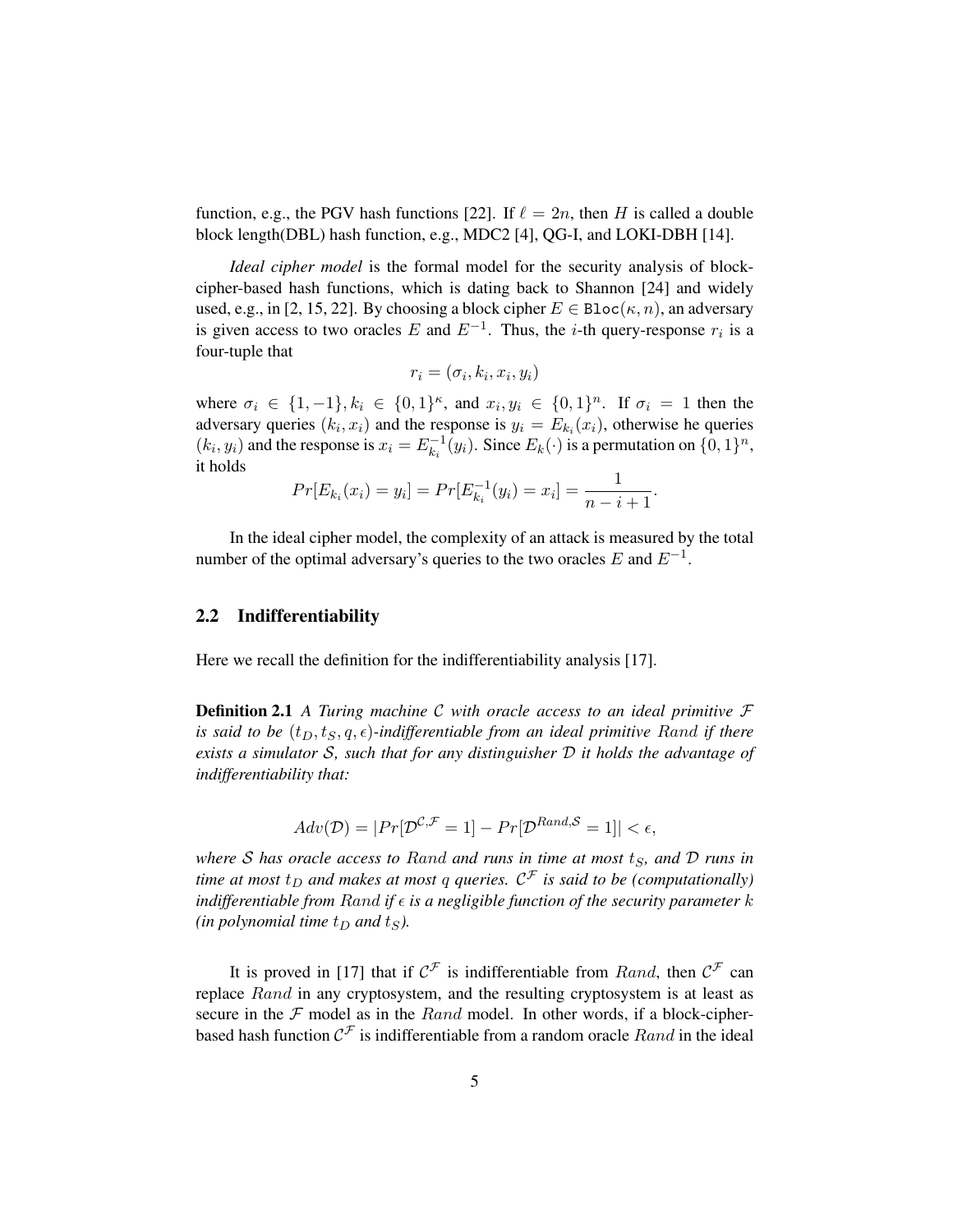cipher model, then  $C^{\mathcal{F}}$  can replace  $Rand$  in any cryptosystem, while keeping the resulting system (with  $\mathcal{C}^{\mathcal{F}}$ ) to remain secure in the ideal cipher model if the original system (with Rand) is secure in the random oracle model.

In this paper, hash function H denotes the Turing machine  $\mathcal{C}^{\mathcal{F}}$  where the ideal primitive  $\mathcal F$  is the round function of  $\mathcal C$ . Let  $E$  denote the block cipher used in the round function  $\mathcal F$  and  $E^{-1}$  is its inverse. Since we focus on block-cipher-based hash functions in case of the ideal cipher model,  $S$  has to simulate the encryption oracle E and the decryption oracle  $E^{-1}$ . Therefore, any distinguisher D obtains the following rules: either the block-cipher  $E, E^{-1}$  is chosen at random and the hash function  $H$  is constructed from it, or the hash function  $H$  is chosen at random (Rand) and the simulated encryption and decryption oracles  $S, S^{-1}$  are implemented by a simulator S with oracle access to  $Rand$ . Those two ways to build up a cryptographic hash function should be indifferentiable.

### 2.3 Indifferentiability Adversary in Block-Cipher-Based Hash Functions

For indifferentiability analysis of block-cipher-based hash functions, first it needs to formally define an adaptive adversary's activities in those hash functions. In [7], Chang *et al.* just defined the adversary in hash functions based on dedicated compression functions in the random oracle model. A more precise definition of the indifferentiability adversary in block-cipher-based hash functions is defined as follows.

Let  $D$  be a distinguisher and  $S$  be a simulator for the formal analysis of indifferentiability. By following Definition 2.1, the goal of  $D$  is to distinguish two cryptosystems  $\mathcal{O}_1$  and  $\mathcal{O}_2$ , such that  $\mathcal{O}_1 = (H, E, E^{-1})$  and  $\mathcal{O}_2 = (Rand, S, S^{-1})$ .  $H : \mathcal{K} \times \mathcal{M} \rightarrow \mathcal{Y}$  denotes a hash function constructed from a block-cipher E:  $\{0,1\}^{\kappa} \times \{0,1\}^n \to \{0,1\}^n$  where  $\mathcal{K} \in \{0,1\}^{\kappa}$ ,  $\mathcal{M} \in \{0,1\}^*$  and  $\mathcal{Y} \in \{0,1\}^{\ell}$ . Rand is a random oracle which has the same domain and range with  $H$ .  $h_i$  denotes the hash value of the *i*-th query. The function  $Pad(\cdot)$  denotes the padding rule of the hash function H. Let  $r_i \leftarrow (h_{i-1} \xrightarrow{m_i} h_i)$  be the *i*-th query-response to the oracles  $\{E, E^{-1}, S, S^{-1}\}$  where  $m_i \in \{0, 1\}^n$ .  $\mathcal{R}_i = (r_1, \dots, r_i)$  denotes the query-response set on the oracles  $\{E, E^{-1}, S, S^{-1}\}$  after the *i*-th query. Let  $r'_i \leftarrow (IV \stackrel{M}{\longrightarrow} h_i)$  be the *i*-th query-response to the oracles  $\{H, Rand\}$ where  $M \in \mathcal{M}$ .  $\mathcal{R}'_i = (r'_1, \cdots, r'_i)$  denotes the query-response set on the oracles  $\{H, Rand\}$  after the *i*-th query. A *functional closure*  $\mathcal{R}^*$  on  $\mathcal{R}$  is the set with the following properties.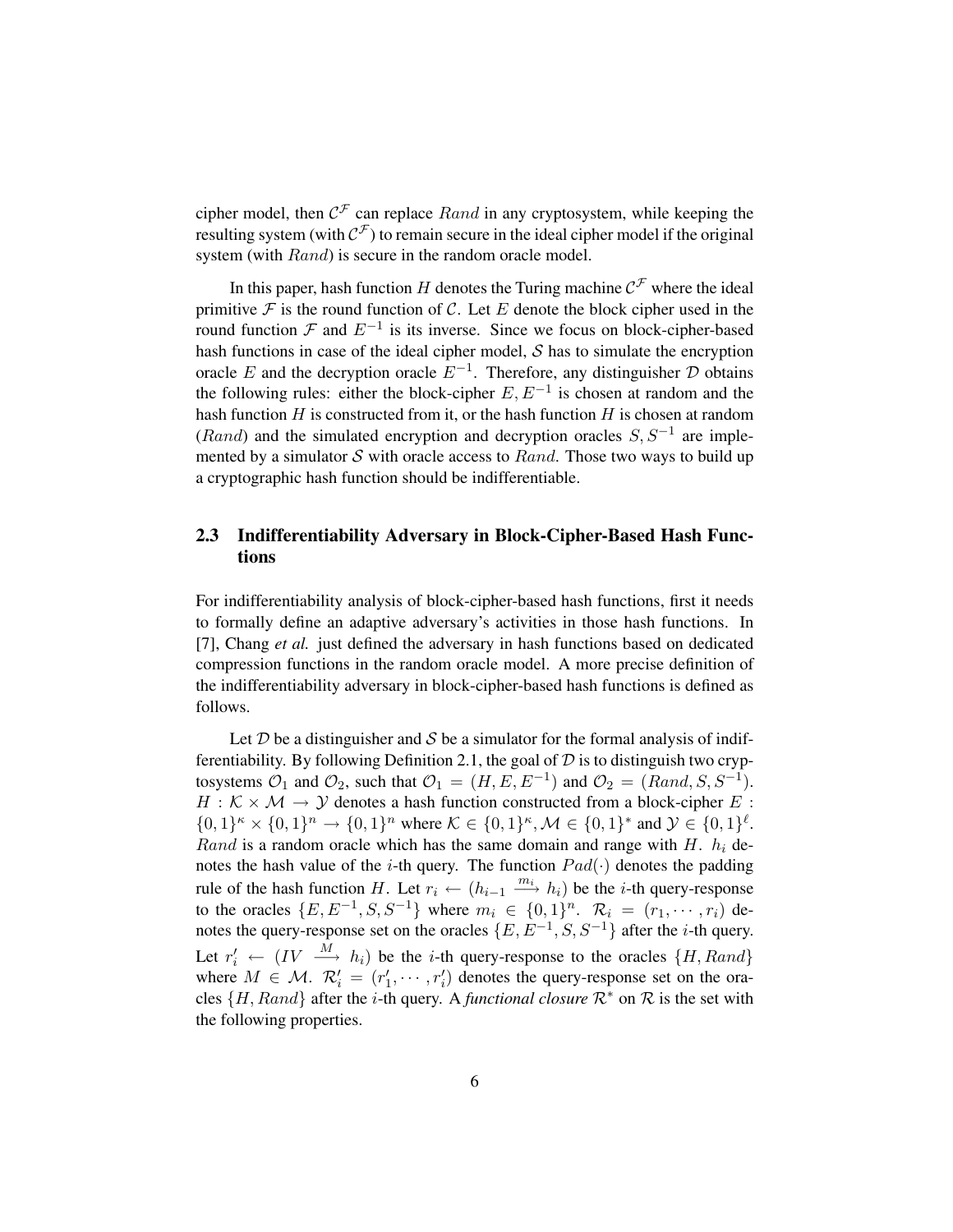1. If 
$$
h_{i-1} \xrightarrow{m_i} h_i, h_i \xrightarrow{m_{i+1}} h_{i+1} \in \mathcal{R}_{i+1}
$$
, then  $h_{i-1} \xrightarrow{m_i || m_{i+1}} h_{i+1} \in \mathcal{R}_{i+1}^*$ .

2. If 
$$
h_{i-1} \xrightarrow{m_i} h_i, h_{i-1} \xrightarrow{m_i || m_{i+1}} h_{i+1} \in \mathcal{R}_{i+1}
$$
, then  $h_i \xrightarrow{m_{i+1}} h_{i+1} \in \mathcal{R}_{i+1}^*$ .

The (H, Rand)-query inputs an arbitrary length message and outputs a fixed length hash value, while the  ${E, E^{-1}, S, S^{-1}}$ -query inputs a fixed length plaintext or cipher-text and outputs the corresponding cipher-text or plain-text, respectively. The details of the two categories of queries are described below.

- Query on  $\{E, E^{-1}, S, S^{-1}\}$ :
	- For the *i*-th query on  $\{E, S\}$ , distinguisher D queries  $(1, h_{i-1}, m_i)$ and the response is  $y_i = E_{h_{i-1}}(m_i)$  or  $S(h_{i-1}, m_i)$ , where  $y_i, m_i \in$  $\{0,1\}^n$ . By computing the hash value  $h_i$  from the tuple  $(y_i, h_{i-1}, m_i)$ , the *i*-th query-response set  $\mathcal{R}_i = \mathcal{R}_{i-1} \cup (h_{i-1} \xrightarrow{m_i} h_i)$ .
	- − For the *i*-th query on  $\{E^{-1}, S^{-1}\}$ , distinguisher  $D$  queries  $(-1, h_{i-1}, y_i)$ and the response is  $m_i = E_{h_i}^{-1}$  $\sum_{h_{i-1}}^{j-1}(y_i)$  or  $S^{-1}(h_{i-1}, y_i)$ , where  $y_i, m_i \in$  $\{0,1\}^n$ . By computing the hash value  $h_i$  from the tuple  $(y_i, h_{i-1}, m_i)$ , the *i*-th query-response set  $\mathcal{R}_i = \mathcal{R}_{i-1} \cup (h_{i-1} \xrightarrow{m_i} h_i)$ .
	- Let  $\mathcal{R}_q$  be the query-response set of the oracles  $\{E, E^{-1}, S, S^{-1}\}$  after the maximum  $q$  queries. According to the transitive and substitute properties of  $\mathcal{R}_q$ , the functional closure  $\mathcal{R}_q^*$  is the complete view of distinguisher D on the oracles  $\{E, E^{-1}, S, S^{-1}\}.$
- Query on  $\{H, Rand\}$ :
	- For the *i*-th query on  $\{H, Rand\}$ , distinguisher  $D$  selects an arbitrary length message  $M_i \in \mathcal{M}$  and a key  $k_i \in \mathcal{K}$ . Thus, the query on hash functions will be  $(k_i, M_i)$ . In particular,  $k_i$  equals a fixed value IV in unkeyed hash functions. The response of  $\{H, Rand\}$  is  $h_i =$  $H(k_i, Pad(M_i))$  or  $Rand(k_i, Pad(M_i))$  where  $h_i \in \mathcal{Y}$ .
	- − Let  $\mathcal{R}'_i = \mathcal{R}'_{i-1} \cup (k_i \stackrel{M_i}{\longrightarrow} h_i)$  be the query-response set on the oracles  $\{H, Rand\}$  after the *i*-th query. The query-response set  $\mathcal{R}'_q$  is the complete view of distinguisher  $D$  on the oracles  $\{H, Rand\}$  after the maximum  $q$  queries.

In indifferentiability analysis, all repetition queries will be ignored, e.g.,  $R_i =$  $R_j$  or  $R'_i = R'_j$  for any  $i \neq j$ . For simplicity, one can assume there are no such trivial queries since they do not help anything in the view of the distinguisher.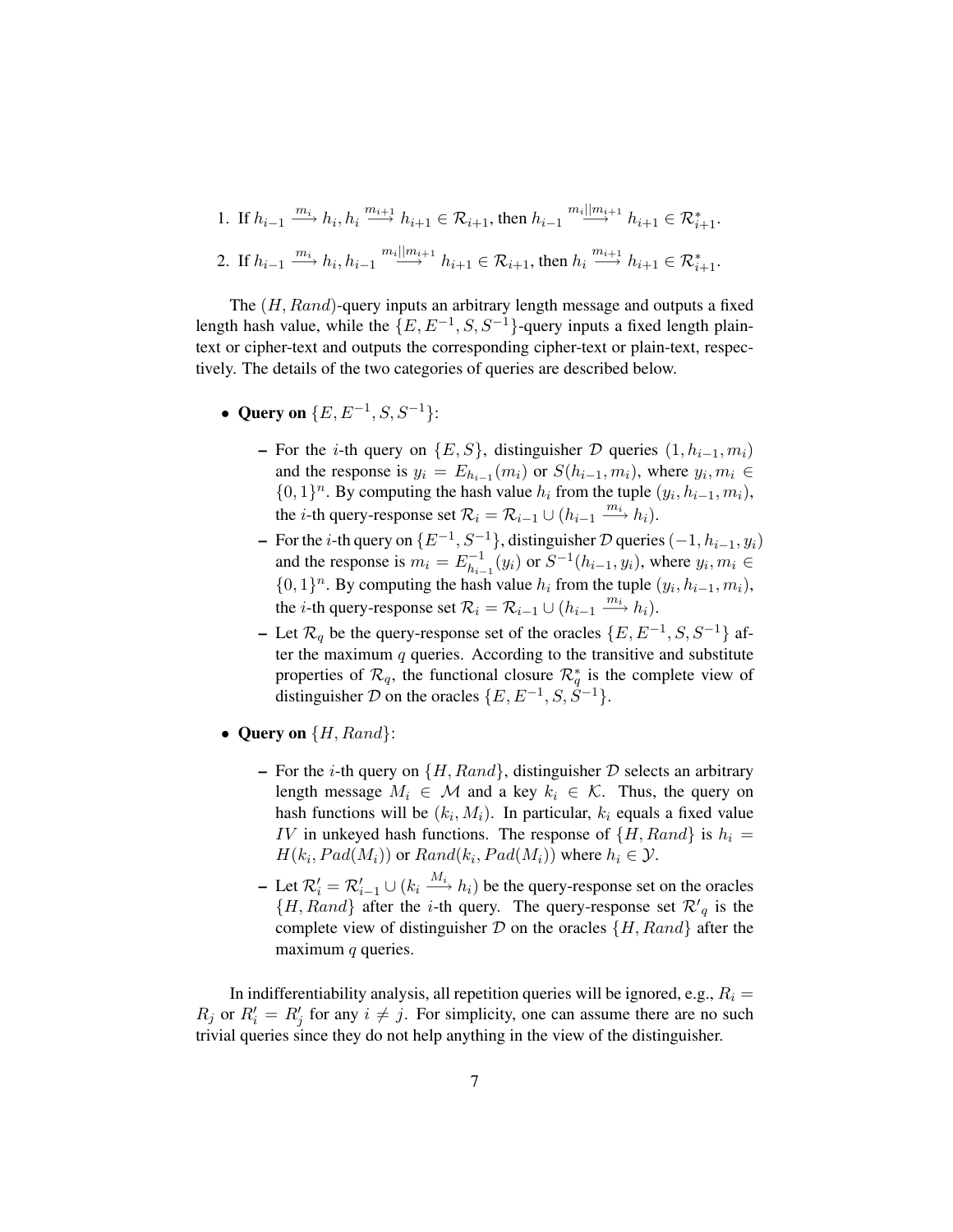## 3 Indifferentiability Analysis of Some Block-Cipher-Based Hash Functions

In this section, a synthetic indifferentiability analysis of block-cipher-based hash functions is considered. First, we give a definition on the advantage of indifferentiability in block-cipher-based hash functions of keyed and unkeyed modes. Next, we observe a limitation in Chang *et al.*'s indifferentiable attacks on the four PGV and the PBGV hash functions, then formally prove the fact that those hash functions are indifferentiable from a random oracle with the prefix-free padding, the HMAC/NMAC and the chop construction.

#### 3.1 Advantage of Indifferentiability

In fact, the original advantage of indifferentiability( $Adv(\mathcal{D})$ ) presented by Chang *et al*. [7] is incomplete because it just covered the collision event, while there are some other indifferentiable events need to be totally considered. For an exact bound of the advantage, one has to carefully consider all the security events that will affect the advantage of indifferentiability. Based on the original analysis in [7] and the extended definition of the adversary in block-cipher-based hash functions in Section 2.3, a more precise advantage of indifferentiability is analyzed as follows.

In our indifferentiability analysis, let  $Bad_i$ ,  $i = 1, 2$  be the set of the indifferentiable events on the two cryptosystems  $\mathcal{O}_1 = (H, E, E^{-1})$  and  $\mathcal{O}_2 =$  $(Rand, S, S^{-1})$ , respectively. The oracles  $\{H, E, E^{-1}\}\$  and  $\{Rand, S, S^{-1}\}\$  are identically distributed in the past view of the distinguisher and  $Bad<sub>i</sub>$  does not occur. If D is a distinguisher then we write  $Adv(\mathcal{D})$  as a measure of the maximal advantage of indifferentiability over all distinguishers  $D$ . For brevity,  $D_1$  denotes the event  $\mathcal{D}^{H,E,E^{-1}} = 1$  and  $D_2$  denotes the event  $\mathcal{D}^{Rand,S,S^{-1}} = 1$ . The function  $Max()$  returns the largest value of inputs. The advantage of indifferentiability on the two cryptosystems  $\mathcal{O}_1$  and  $\mathcal{O}_2$  is at most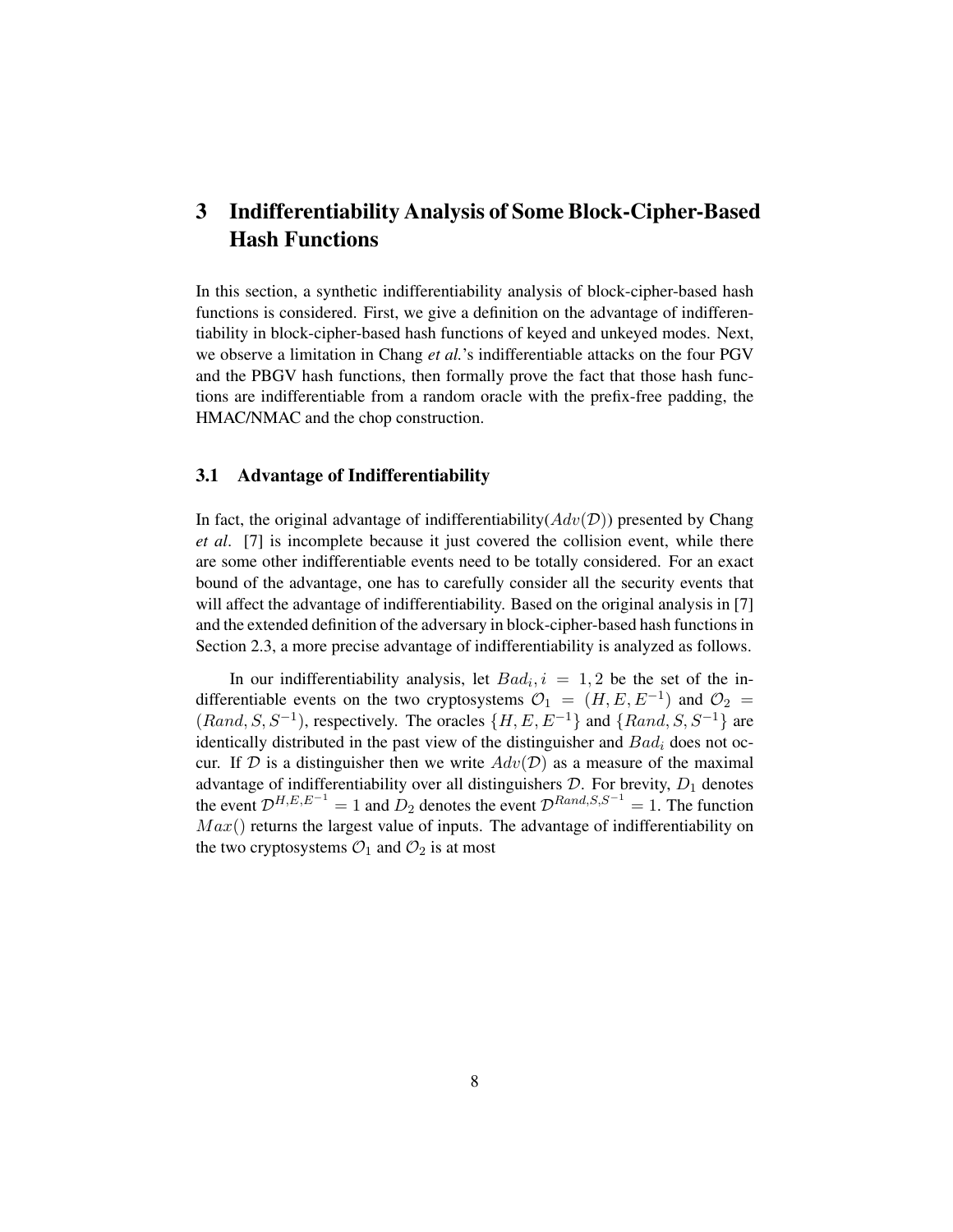$$
Adv(\mathcal{D}) = |Pr[\mathcal{D}^{H,E,E^{-1}} = 1] - Pr[\mathcal{D}^{Rand,S,S^{-1}} = 1]|
$$
  
\n
$$
= |(Pr[D_1 \cap Bad_1] + Pr[D_1 \cap \neg Bad_1])|
$$
  
\n
$$
- (Pr[D_2 \cap Bad_2] + Pr[D_2 \cap \neg Bad_2])|
$$
  
\n
$$
= |(Pr[D_1|Bad_1] \times Pr[Bad_1] - Pr[D_2|Bad_2] \times Pr[Bad_2])|
$$
  
\n
$$
+ (Pr[D_1|\neg Bad_1] \times Pr[\neg Bad_1] - Pr[D_2|\neg Bad_2] \times Pr[\neg Bad_2])|
$$
  
\n
$$
\leq Max(Pr[Bad_1], Pr[Bad_2]]) \times |Pr[D_1|Bad_1] - Pr[D_2|Bad_2]|
$$
  
\n
$$
+ |Pr[D_1|\neg Bad_1] \times Pr[\neg Bad_1] - Pr[D_2|\neg Bad_2] \times Pr[\neg Bad_2]|
$$
  
\n
$$
\leq Max(Pr[Bad_1], Pr[Bad_2]]) \times (1 + Pr[D_1|\neg Bad_1])
$$
  
\n
$$
\leq 2 \times Max(Pr[Bad_1], Pr[Bad_2]]).
$$

We stress that the maximum value holds since if  $Pr[Bad_1] \geq Pr[Bad_2]$ , one can choose  $Pr[D_1|Bad_1] = 1, Pr[D_2|Bad_2] = 0$ , and vice versa. Now we analyze the set of the indifferentiable events  $Bad<sub>i</sub>$  in block-cipher-based hash functions. For unkeyed hash functions, the events include the collision( $Coll$ ), the second preimage(Sec) and the preimage(P $re$ ). Because collision resistance implies second preimage resistance, while separates from preimage resistance, then the set of the indifferentiable events in unkeyed hash functions is

$$
Bad_i = \{Coll_i, Pre_i\}, i = 1, 2.
$$

For keyed hash functions, there are more indifferentiable events need to be considered. Depends on the key and the challenge are fixed or random, one thus has seven sensible notions, which are named  $Pre, ePre, aPre, Sec, eSec, aSec, and$ Coll. The leading "a" in the name of a notion is meant to suggest always: if a hash function is secure for any fixed key, then it is *always* secure. The leading "e" in the name of a notion is meant to suggest everywhere: if a hash function is secure for any fixed challenge, then it is *everywhere* secure. According to the implications and separations of the seven security notions[23], collision resistance implies (always) second preimage resistance and always/everywhere preimage resistance implies preimage resistance, the set of the indifferentiable events in keyed hash functions is

$$
Bad_i^{key} = \{Coll_i, eSec_i, aPre_i, ePre_i\}, i = 1, 2.
$$

For brevity, we ignore the description of those security notions and the proofs of the implications and separations here. See [18, 23] for more details.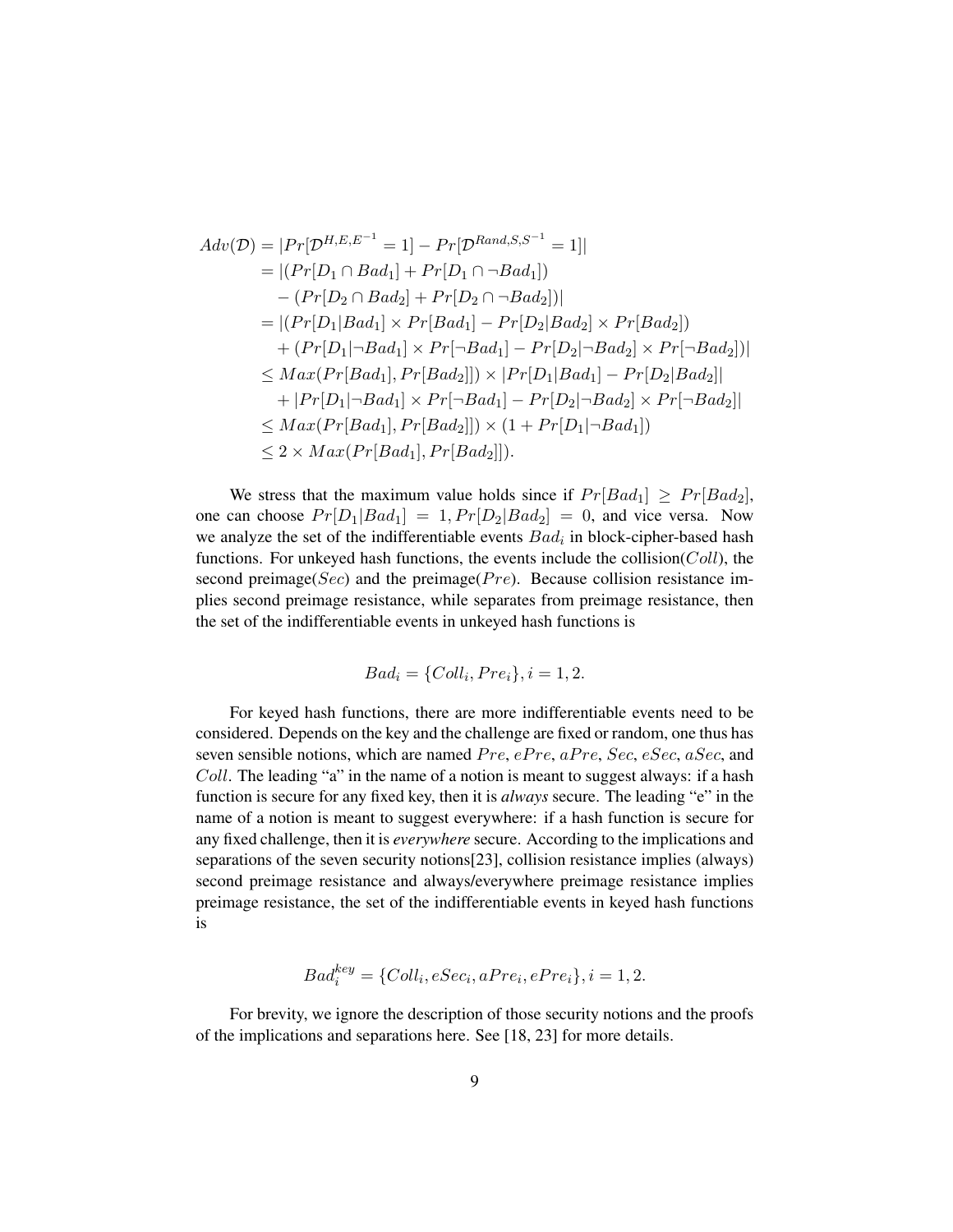#### 3.2 Indifferentiability of The Four PGV Hash Functions

In [7], Chang *et al.* first proved there are sixteen out of the twenty collision resistant PGV hash functions [2] which are indifferentiable from a random oracle in the ideal cipher model with the prefix-free padding. And then they designed two indifferentiable attacks on the four PGV and the PBGV hash functions, respectively. The authors of [7] claimed that the two attacks are not only possible with one-block message, but also more than one block. Furthermore, they said by using the same idea one can find indifferentiable attacks on some of the double block length hash functions, e.g., MDC2, QG-I, and LOKI-DBH. Here we show a limitation in their attacks, which implies that their attacks are rather artificial and only possible in the one-block padded message. In particular, we construct the simulations to prove that the four PGV and the PBGV hash functions are indifferentiable from a random oracle in the ideal cipher model with the prefix-free padding, the NMAC/HMAC and the chop construction. First we give the analysis of the four PGV hash functions.

The four PGV hash functions are  $E_{h_{i-1}}(m_i) \oplus m_i$  (PGV-17),  $E_{h_{i-1}}(m_i \oplus$  $(h_{i-1})\oplus m_i\oplus h_{i-1}$ (PGV-18),  $E_{h_{i-1}}(m_i)\oplus m_i\oplus h_{i-1}$ (PGV-19),  $E_{h_{i-1}}(m_i\oplus h_{i-1})\oplus$  $m_i(PGV-20)$ . Let  $H : \mathcal{K} \times \mathcal{M} \rightarrow \mathcal{Y}$  be a hash function constructed from a blockcipher  $E: \{0,1\}^k \times \{0,1\}^n \to \{0,1\}^n$  where  $\mathcal{K} \in \{0,1\}^k, \mathcal{M} \in \{0,1\}^*$  and  $\mathcal{Y} \in \{0,1\}^{\ell}$ . Rand is a random oracle which has the same domain and range with H.  $h_i$  denotes the hash value of the *i*-th query. The function  $Pad(\cdot)$  denotes the prefix-free padding. Let  $r_i \leftarrow (h_{i-1} \stackrel{m_i}{\longrightarrow} h_i)$  be the *i*-th query-response to the oracles  $\{E, E^{-1}, S, S^{-1}\}$  where  $m_i \in \{0, 1\}^n$ .  $\mathcal{R}_i = (r_1, \dots, r_i)$  denotes the query-response set on the oracles  $\{E, E^{-1}, S, S^{-1}\}\$  after the *i*-th query and  $\mathcal{R}^*$ is its functional closure. Let  $r'_i \leftarrow (IV \stackrel{M}{\longrightarrow} h_i)$  be the *i*-th query-response to the oracles  $\{H, Rand\}$  where  $M \in \mathcal{M}$ .  $\mathcal{R}'_i = (r'_1, \dots, r'_i)$  denotes the queryresponse set on the oracles  $\{H, Rand\}$  after the *i*-th query. Let IV be the initial value. Chang *et al.*'s indifferentiable attack on PGV-17 is recalled in Fig 3.1.

Distinguisher D can access to oracles  $(\mathcal{O}_1, \mathcal{O}_2)$  where  $\mathcal{O}_1 = (H, E, E^{-1})$  and  $\mathcal{O}_2 = (Rand, \mathcal{S}, \mathcal{S}^{-1}).$ 

- 1. D selects a message M such that  $Pad(M) = m$  and  $|m| = n$ , then he makes the query M to H and receives  $H(M) = h_i$ .
- 2. D makes an inverse query  $(-1, h_{i-1}, h_i \oplus m)$  to  $S^{-1}$  and receives  $m^*$ , where  $h_{i-1} = h_0 = IV$ .
- 3. If  $m = m^*$  output 1, otherwise output 0.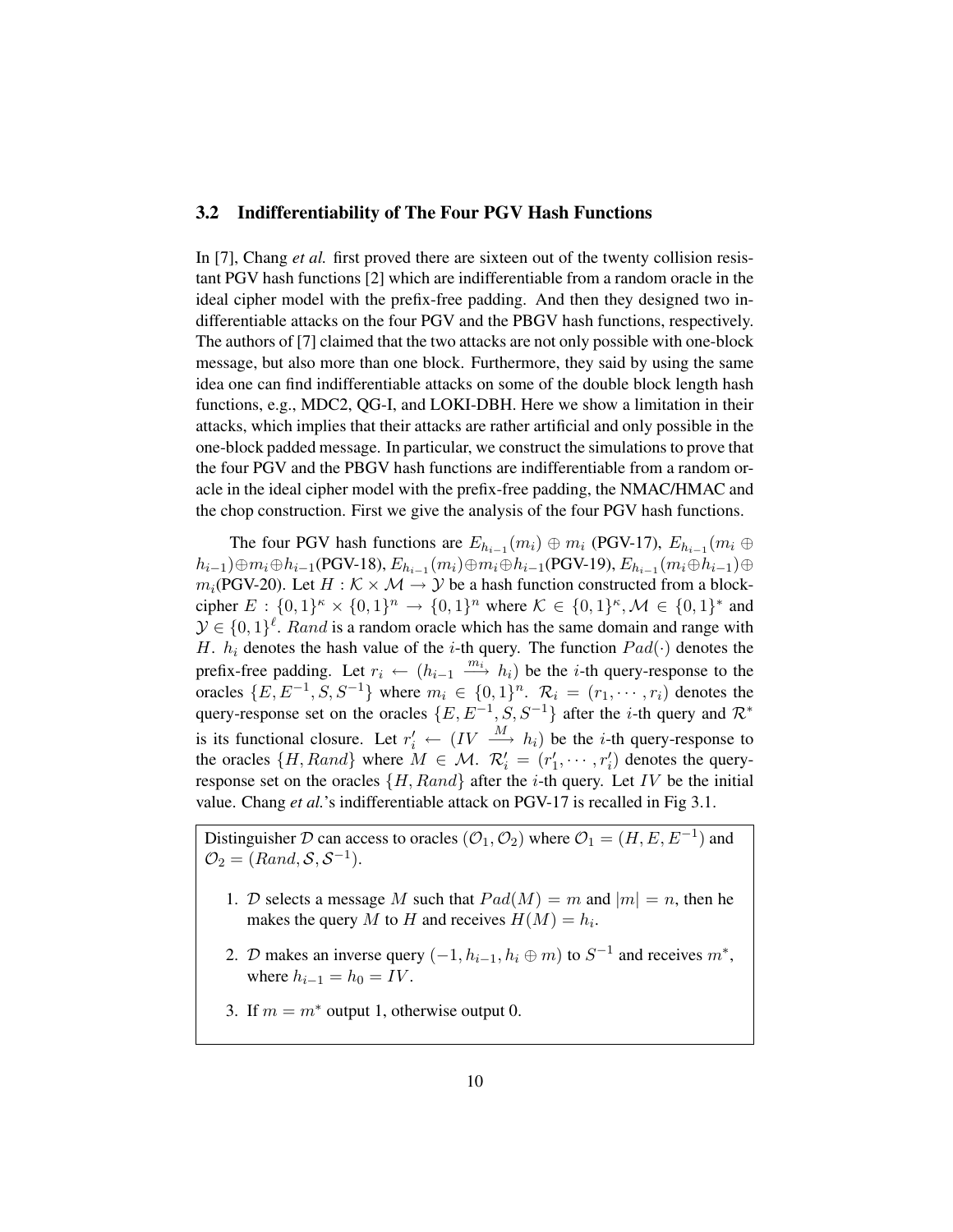| Prefix-free $MD(IV, M)$                          | NMAC Construction $(IV, M)$                 |
|--------------------------------------------------|---------------------------------------------|
| $M = m_1    \cdots    m_i, h_0 = IV$             | $M = m_1    \cdots    m_i, h_0 = IV$        |
| For $i = 1$ to i do $h_i = F(Pad(m_i), h_{i-1})$ | For $i = 1$ to i do $h_i = F(m_i, h_{i-1})$ |
| Return $h_i$                                     | Return $Perm(h_i)$                          |
| HMAC Construction $(IV, M)$                      | Chop Construction $(IV, M)$                 |
| $M = m_1    \cdots    m_i, h_0 = IV$             | $M = m_1    \cdots    m_i, h_0 = IV$        |
| For $i = 1$ to i do $h_i = F(m_i, h_{i-1})$      | For $i = 1$ to i do $h_i = F(m_i, h_{i-1})$ |
| Return $h_{i+1} = F(h_i, IV)$                    | Return $Chop(h_i)$                          |

Fig 3.2 Definitions of the four MD variants proposed in [8].  $Pad(m_i)$  is the prefix-free padding, returns  $1||m_i$  if  $m_i$  is the last block, else returns  $0||m_i$ .  $Perm(x), x \in \{0, 1\}^{\ell}$  is a random permutation in  $\{0,1\}^{\ell}$ .  $Chop(x), x \in \{0,1\}^{\ell}$  returns first s-bit of x.

#### Fig 3.1 Chang *et al*.'s indifferentiable attack on PGV-17.

It is obvious that the simulator S can return  $m^* = m$  only with probability  $2^{-n}$ , thus PGV-17 is differentiable from a random oracle in the ideal cipher model. But their attack needs the key  $(h_{i-1})$  in the first iteration is fixed (IV) or assumed known by the distinguisher. If one limits the message space to messages of at least two blocks, e.g., the prefix-free padding  $Pad(M)$  returns  $1||m_i$  if  $m_i$  is the last block, else returns  $0||m_i$ . Because the distinguisher  $D$  only queried the hash value  $h_i = H(M)$  from  $(H, Rand)$ , D cannot make an inverse query  $(-1, h_{i-1}, h_i \oplus$ m) since the internal hash value  $h_{i-1}$  is unknown, and D only knows (IV  $\stackrel{M}{\longrightarrow}$  $h_i$ ) ∈  $\mathcal{R}'_i$ . If  $\mathcal D$  queried the internal value  $h_{i-1}$  before, then  $\mathcal S$  can track it since  $h_{i-1} \in \mathcal{R}_i^*$ . Therefore, Chang *et al.*'s indifferentiable attack on the four PGV hash functions is rather artificial and only possible with one-block message. In practice, the attack can be avoided by using some well-known MD variants which were proposed in [8], namely, the prefix-free padding, the NMAC/HMAC and the chop construction, described in Fig 3.2.

Now we give a simulation to prove the fact that PGV-17 is indifferentiable from a random oracle in the ideal cipher model with the prefix-free padding. To avoid some trivial attacks, the last block contains the length of input. Let  $q$  be the maximum times of oracle access and  $l$  is the maximum length of a query made by D. Based on the definition in Section 2.3, the simulation is described below.

• Rand-Query. For the *i*-th Rand-query  $M_i \in \mathcal{M}$ , if  $M_i$  is a repetition query, the oracle *Rand* retrieves  $r'_j \leftarrow (IV \xrightarrow{M_i} h_j)$  where  $r'_j \in \mathcal{R}'_{i-1}, j \leq i-1$ , then returns  $Rand(M_i) = h_j$ . Else Rand randomly selects a hash value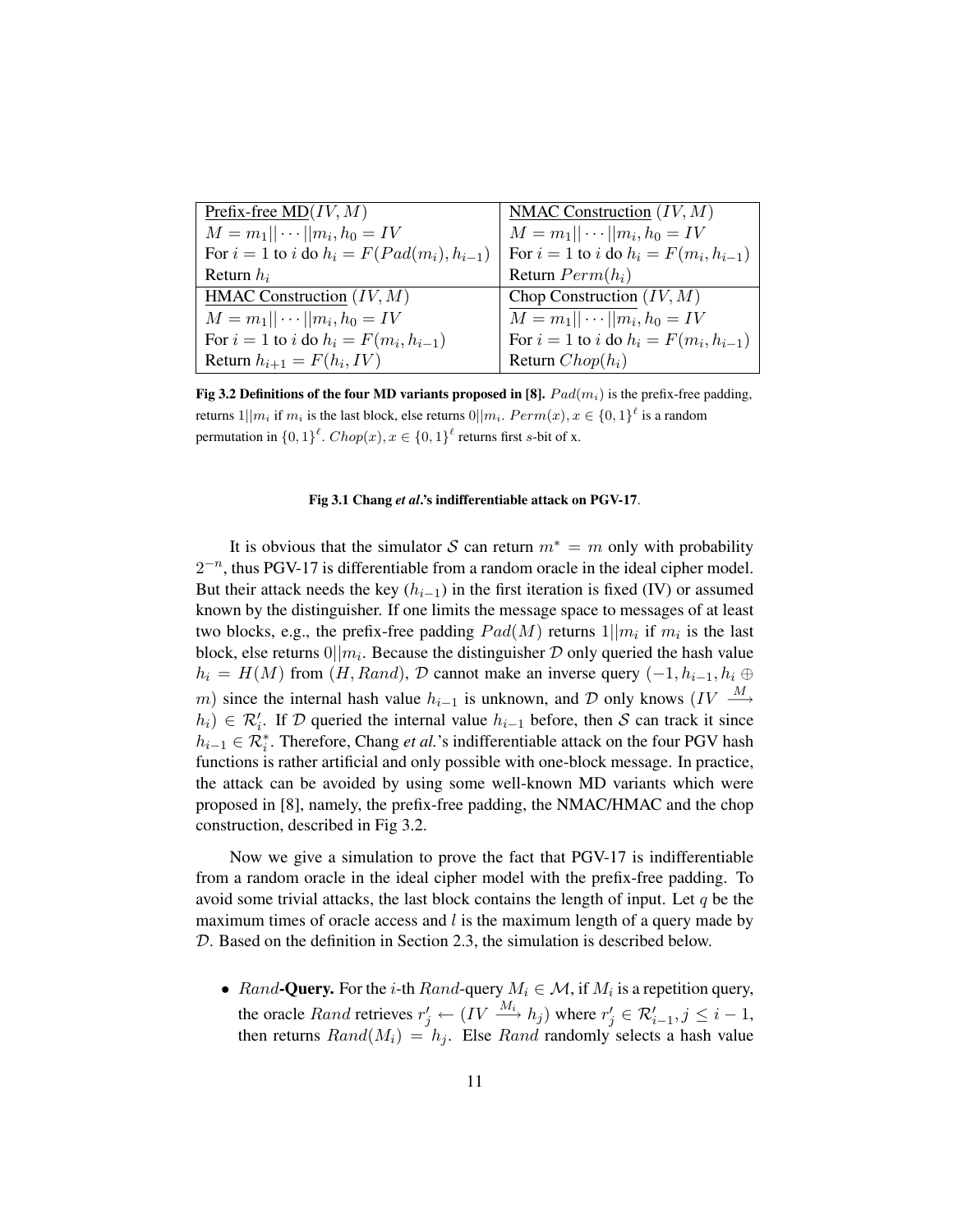$h_i \in \mathcal{Y}$  and updates  $\mathcal{R}'_i = \mathcal{R}'_{i-1} \cup \{IV \stackrel{M_i}{\longrightarrow} h_i\}$ , then returns  $Rand(M_i) =$  $h_i$ .

- $\{S, S^{-1}\}$ -Query. To answer the distinguisher D's encryption and decryption queries, the simulator  $S$  responses as follows.
	- 1. For the *i*-th query  $(1, h_{i-1}, m_i)$  on S:
		- (a) If  $\exists IV \stackrel{M}{\longrightarrow} h_{i-1} \in \mathcal{R}_{i-1}^*$  and  $Pad(M) = m_i$ , S runs  $Rand(M)$ and obtains the response  $h_i$ , updates  $\mathcal{R}_i = \mathcal{R}_{i-1} \cup \{h_{i-1} \xrightarrow{m_i} h_i\}$ , then returns  $h_i \oplus m_i$ ;
		- (b) Else S randomly selects a hash value  $h_i \in \mathcal{Y}$  and updates  $\mathcal{R}_i =$  $\mathcal{R}_{i-1} \cup \{h_{i-1} \stackrel{\tilde{m}_i}{\longrightarrow} h_i\}$ , then returns  $h_i \oplus m_i$ .
	- 2. For the *i*-th query  $(-1, h_{i-1}, c_i)$  on  $S^{-1}$ :
		- (a) If  $\exists IV \stackrel{M}{\longrightarrow} h_{i-1} \in \mathcal{R}_{i-1}^*$ , S runs  $Rand(M)$  and obtains the response  $h_i$ . And then, if  $c_i = h_i \oplus Pad(M)$ , S updates  $\mathcal{R}_i =$  $\mathcal{R}_{i-1} \cup \{h_{i-1} \stackrel{Pad(M)}{\longrightarrow} h_i\}$  and returns  $m_i = Pad(M);$
		- (b) Else S randomly selects a message  $m_i \in \{0,1\}^n$  and updates  $\mathcal{R}_i = \mathcal{R}_{i-1} \cup \{ h_{i-1} \stackrel{m_i}{\longrightarrow} c_i \oplus m_i \},$  then returns  $m_i$ .

Before stating the main result of the four PGV hash functions, the probability of the indifferentiable events  $Bad_i$ ,  $i = \{1, 2\}$  is analyzed for the two cryptosystems  $\mathcal{O}_1$  and  $\mathcal{O}_2$ .

**Lemma 1** In PGV-17 hash function with the prefix-free padding,  $Pr[Bad_1] =$  $2^{-n+1}\cdot O(q^2)$  and  $Pr[Bad_2]= 2^{-n+1}\cdot l^2\cdot O(q^2)$ , where l is the maximum number *of length in a hash query.*

**Proof.** For the *i*-th query  $(-1, h_{i-1}, c_i)$  on the encryption oracle S, it is possible that distinguisher D's query  $c_i$  is a valid cipher-text such that  $c_i = E_{h_{i-1}}(m_i)$ where  $h_{i-1}$  was never queried before. Since q is the maximum times of oracle access and  $l$  is the maximum length of a query made by  $D$ , thus the probability that the above event occurs is  $Pr[Pre_1] = O(\frac{q}{2^n})$  or  $Pr[Pre_2] = l \cdot O(\frac{q}{2^n})$ . In the worst case, the simulator S has to track at most  $l \times O(q)$  times to find if  $\exists IV \stackrel{M}{\longrightarrow} h_{i-1} \in \mathcal{R}'_i$ . Thus, in case of  $\mathcal{O}_1$ , the probability of the indifferentiable events  $Bad<sub>1</sub>$  is

$$
Pr[Bad_1] = 2 \times Max(Pr[Coll_1], Pr[Pre_1]) = 2 \times Pr[Coll_1] = 2^{-n+1} \cdot O(q^2).
$$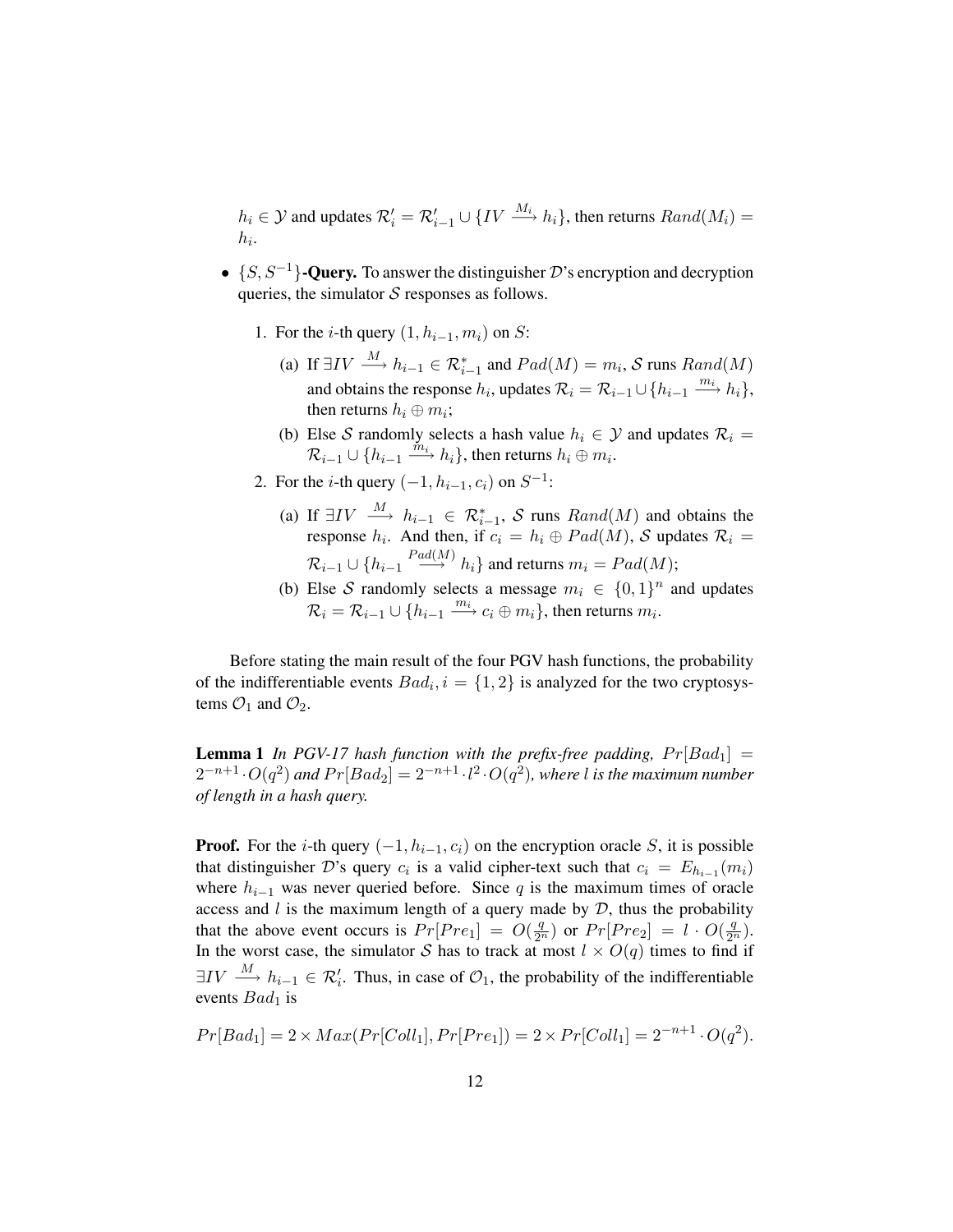In case of  $\mathcal{O}_2$ , the total number of choices is  $l \cdot q$ , where l is the maximum number of length in a hash query. Similarly, the probability of the indifferentiable events  $Bad<sub>2</sub>$  is

$$
Pr[Bad_2] = 2 \times Max(Pr[Coll_2], Pr[Pre_2]) = 2 \times Pr[Coll_2] = 2^{-n+1} \cdot l^2 \cdot O(q^2).
$$

By implementing the advantage of indifferentiability in keyed hash function, similar results can be easily deduced in keyed mode.  $\Box$ 

Conventionally, the running time should be the worst case's running time of D. According to Lemma 1, we have the following theorem.

**Theorem 1** *PGV-17 hash function is*  $(t_D, t_S, q, \epsilon)$ *-indifferentiable from a random oracle in the ideal cipher model with the prefix-free padding, for any distinguisher*  $\mathcal D$  *in polynomial time bound*  $t_d$ , with  $t_s = l \cdot O(q)$  and the advantage  $\epsilon = 2^{-n+1}$  ·  $l^2 \cdot O(q^2)$ , where *l* is the maximum length of a query made by  $\mathcal{D}$ .

Proof. The results are obvious from the proof of Lemma 1, so we omit the proof here.  $\Box$ 

By using the similar method one can find PGV-18, PGV-19, PGV-20 are also indifferentiable from a random oracle with the prefix-free padding in the ideal cipher model. It is easy to extend the same results with the NMAC/HMAC and the chop construction. Thus we obtain the following main theorem of this section.

**Theorem 2** *The four PGV hash functions are*  $(t_D, t_S, q, \epsilon)$ *-indifferentiable from a random oracle in the ideal cipher model with the prefix-free padding, the HMAC/NMAC,* and the chop construction, for any distinguisher  $D$  in polynomial time bound  $t_D$ ,  $with$   $t_S = l \cdot O(q)$  and the advantage  $\epsilon = 2^{-n+1} \cdot l^2 \cdot O(q^2)$ , where l is the maximum *length of a query made by* D*.*

#### 3.3 Indifferentiability of The PBGV Hash Function

Similar to the four PGV hash functions, Chang *et al*.'s indifferentiable attack on the PBGV hash function is only possible with one-block message. In this section, we give an indifferentiability analysis on the PBGV hash function.

Let  $H : \mathcal{K} \times \mathcal{M} \rightarrow \mathcal{V}$  be the PBGV hash function constructed from blockcipher  $E: \{0,1\}^k \times \{0,1\}^n \to \{0,1\}^n$  where  $\kappa = n, \mathcal{K} \in \{0,1\}^k, \mathcal{M} \in \{0,1\}^k$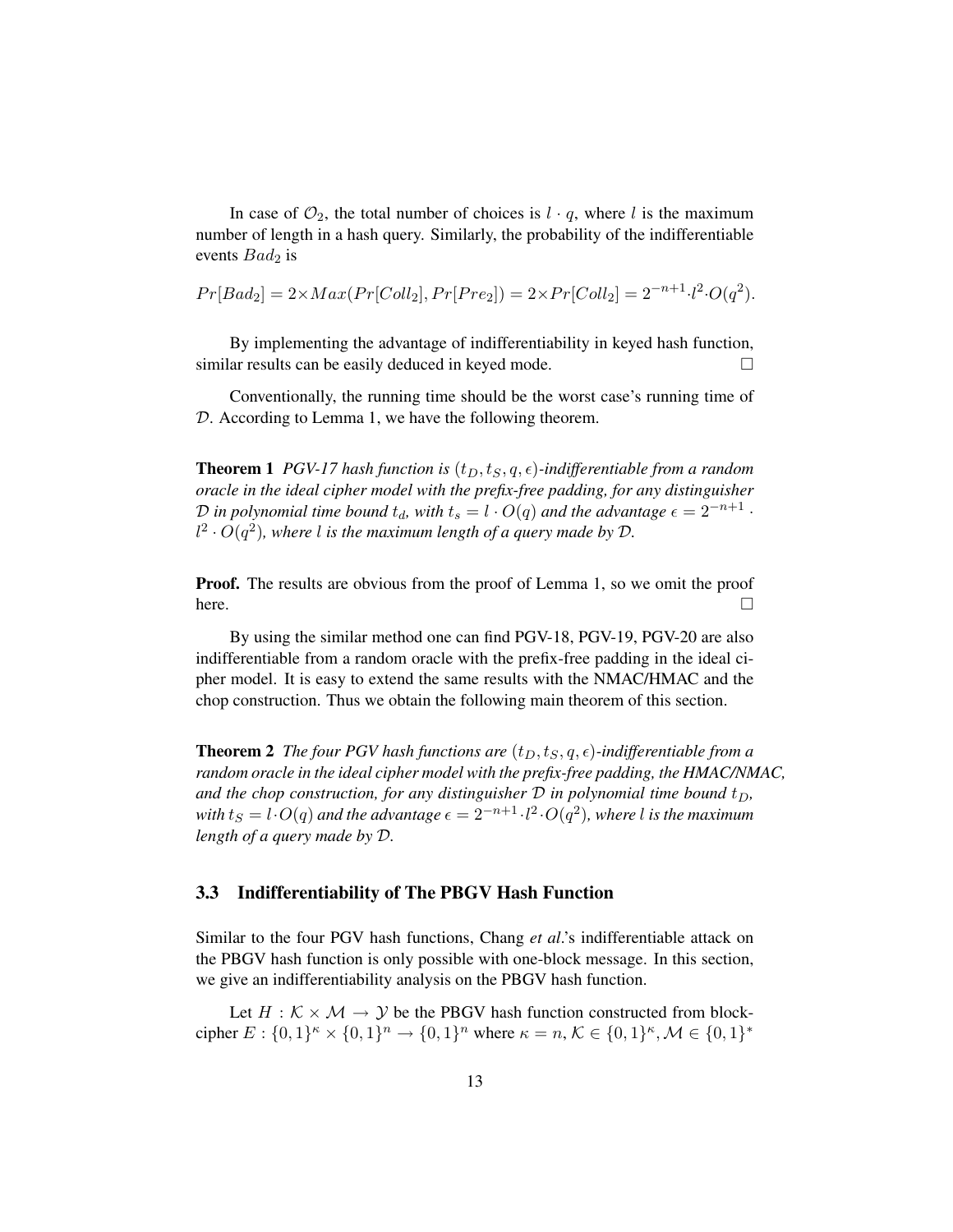and  $\mathcal{Y} \in \{0,1\}^{2n}$ . Rand is a random oracle which has the same domain and range with H.  $(h_i, g_i)$  denotes the hash value of the *i*-th query. The function  $Pad(\cdot)$  denotes the prefix-free padding. Let  $IV = (h_0, g_0)$  be the initial value. The PBGV hash function takes  $l \cdot 2n$ -bit message  $M = (m_1, m_2, \dots, m_l)$  (where  $m_i = m_{i,1} || m_{i,2}, | m_{i,1} | = | m_{i,2} | = n$  and IV as inputs. For  $i = 1$  to l, the PBGV hash function  $H: H(M) = (h_l, g_l)$  is iterated as follows.

$$
h_i = E_{m_{i,1} \oplus m_{i,2}}(h_{i-1} \oplus g_{i-1}) \oplus m_{i,1} \oplus h_{i-1} \oplus g_{i-1}
$$
  

$$
g_i = E_{m_{i,1} \oplus h_{i-1}}(m_{i,2} \oplus g_{i-1}) \oplus m_{i,2} \oplus h_{i-1} \oplus g_{i-1}
$$

Chang et al's indifferentiable attack on the PBGV hash function is recalled in Fig 3.3. By the same reason, this attack is also impossible if one limits the message space to messages of at least two blocks.

Distinguisher D can access to oracles  $(\mathcal{O}_1, \mathcal{O}_2)$  where  $\mathcal{O}_1 = (H, E, E^{-1})$  and  $\mathcal{O}_2 = (Rand, S, S^{-1}).$ 

- 1. D selects a message M such that  $Pad(M) = m_1 = m_{1,1} || m_{1,2}$  and  $|m_1| = 2n$ , then he makes the query M to H and receives  $H(M) =$  $(h_1, g_1).$
- 2. D makes an inverse query  $(-1, m_{1,2} \oplus h_0 \oplus g_0 \oplus g_1, m_{1,1} \oplus h_0)$  to  $S^{-1}$ and receives out.
- 3. If  $out = m_{1,2} \oplus g_0$  output 1, otherwise 0.

#### Fig 3.3 Chang *et al*.'s indifferentiable attack on PBGV.

Now we give a simulation to prove the PBGV hash function with the prefixfree padding is also indifferentiable from a random oracle. Let distinguisher  $D$  can access to oracles  $(O_1, O_2)$  where  $O_1 = (H, E, E^{-1})$  and  $O_2 = (Rand, S, S^{-1})$ . Let  $r_i \leftarrow ((h_{i-1}, g_{i-1}) \xrightarrow{m_i} (h_i, g_i))$  be the *i*-th query-response to the oracles  ${E, E^{-1}, S, S^{-1}}$  where  $m_i \in \{0, 1\}^{2n}$ .  $\mathcal{R}_i = (r_1, \dots, r_i)$  denotes the queryresponse set on the oracles  $\{E, E^{-1}, S, S^{-1}\}$  after the *i*-th query and  $\mathcal{R}^*$  is its functional closure. Let  $r'_i \leftarrow (IV \stackrel{M}{\longrightarrow} (h_i, g_i))$  be the *i*-th query-response to the oracles  $\{H, Rand\}$  where  $M \in \mathcal{M}$ .  $\mathcal{R}'_i = (r'_1, \cdots, r'_i)$  denotes the query-response set on the oracles  $\{H, Rand\}$  after the *i*-th query.

• Rand-Query. For the *i*-th Rand-query  $M_i \in \mathcal{M}$ , if  $M_i$  is a repetition query, the oracle *Rand* retrieves  $r'_j \leftarrow (IV \xrightarrow{M_i} (h_j, g_j))$  where  $r'_j \in \mathcal{R}'_{i-1}, j \leq j$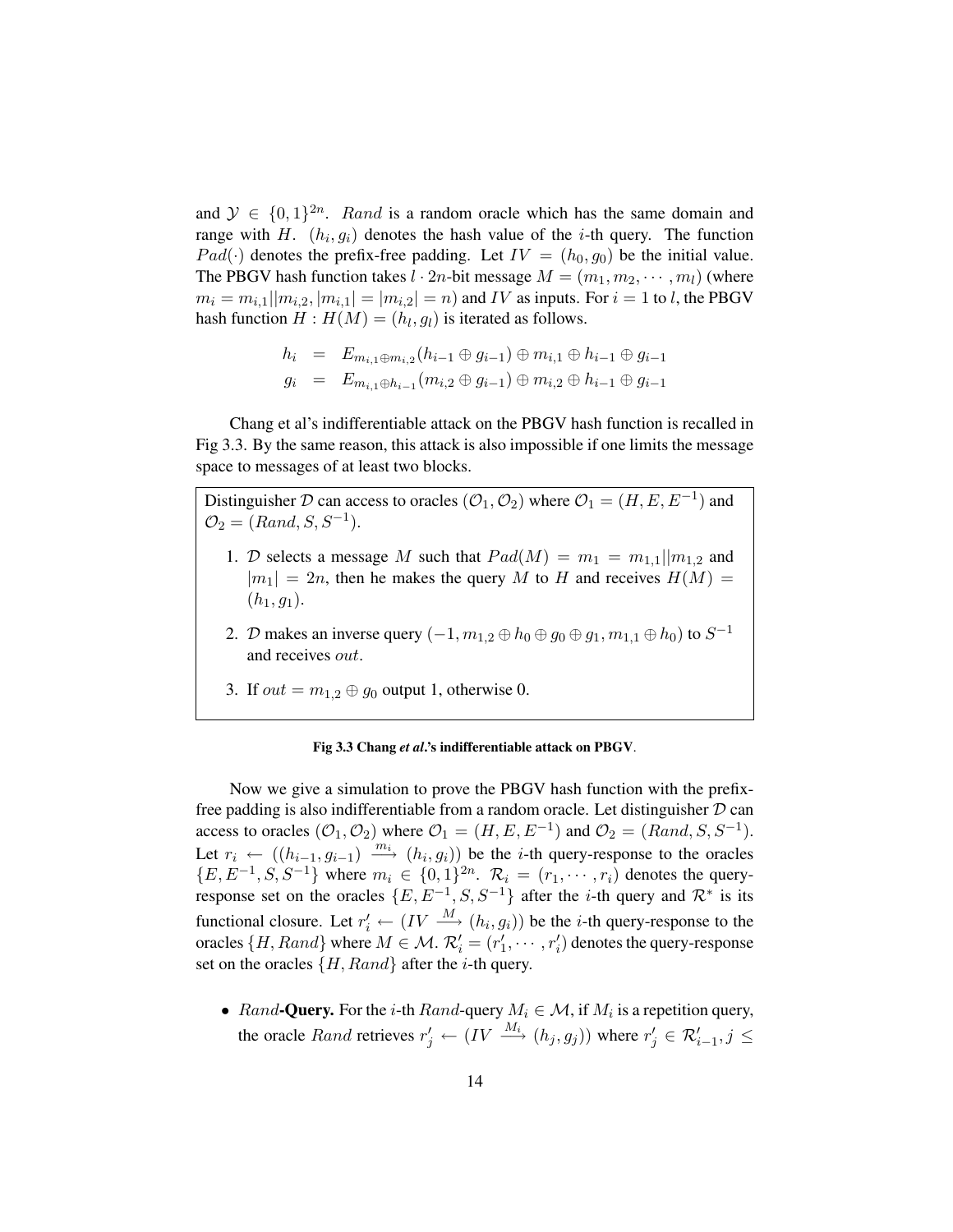$i-1$ , then returns  $Rand(M_i) = (h_i, g_j)$ . Else Rand randomly selects a hash value  $(h_i, g_i) \in \mathcal{Y}$  and updates  $\mathcal{R}'_i = \mathcal{R}'_{i-1} \cup \{IV \stackrel{M_i}{\longrightarrow} (h_i, g_i)\}\,$  then returns  $Rand(M_i) = (h_i, g_i).$ 

- $\{S, S^{-1}\}$ -Query. To answer the distinguisher D's encryption and decryption queries, the simulator  $S$  proceeds as follows.
	- 1. For the *i*-th query  $(1, x_i, y_i)$  on *S*:
		- (a) If  $\exists IV \stackrel{M}{\longrightarrow} (h_{i-1}, g_{i-1}) \in \mathcal{R}_{i-1}^*$ , S computes  $Pad(M) = m_i =$  $m_{i,1}$ || $m_{i,2}$ . And then,
			- i. if  $x_i = m_{i,1} \oplus m_{i,2}$  and  $y_i = h_{i-1} \oplus g_{i-1}$ , S runs  $Rand(M)$ and obtains the response  $(h_i, g_i)$ , updates  $\mathcal{R}_i = \mathcal{R}_{i-1} \cup \{(h_{i-1}, g_{i-1}) \xrightarrow{m_i}$  $(h_i, g_i)$ }, then returns  $h_i \oplus m_{i,1} \oplus y_i$ ;
			- ii. if  $x_i = m_{i,1} \oplus h_{i-1}$  and  $y_i = m_{i,2} \oplus g_{i-1}$ , S runs  $Rand(M)$ and obtains the response  $(h_i, g_i)$ , and updates  $\mathcal{R}_i = \mathcal{R}_{i-1} \cup$  $\{(h_{i-1}, g_{i-1}) \stackrel{m_i}{\longrightarrow} (h_i, g_i)\}\,$  then returns  $g_i \oplus h_{i-1} \oplus y_i$ .
		- (b) Else S randomly selects  $(h_i, g_i, h_{i-1}, m_{i,1})$ , computes  $m_{i,2}$  =  $x_i \oplus m_{i,1}$  and  $g_{i-1} = y_i \oplus h_{i-1}$ , and updates  $\mathcal{R}_i = \mathcal{R}_{i-1} \cup$  $\{(h_{i-1}, g_{i-1}) \stackrel{\overline{m_i}}{\longrightarrow} (h_i, g_i)\}\,$  then returns  $h_i \oplus m_{i,1} \oplus y_i$ .
	- 2. For the *i*-th query  $(-1, x_i, y_i)$  on  $S^{-1}$ :
		- (a) If  $\exists IV \stackrel{M}{\longrightarrow} (h_{i-1}, g_{i-1}) \in \mathcal{R}_{i-1}^*$ , the simulator S computes  $Pad(M) = m_i = m_{i,1} || m_{i,2}$ . And then,
			- i. if  $x_i = m_{i,1} \oplus m_{i,2}$ , S runs  $Rand(M)$  and obtains the response  $(h_i, g_i)$ . And then, if  $y_i = h_i \oplus m_{i,1} \oplus h_{i-1} \oplus g_{i-1}$ , S updates  $\mathcal{R}_i = \mathcal{R}_{i-1} \cup \{(h_{i-1}, g_{i-1}) \xrightarrow{m_i} (h_i, g_i)\}$  and returns  $h_{i-1} \oplus q_{i-1}$ ;
			- ii. if  $x_i = m_{i,1} \oplus h_{i-1}$ , S runs  $Rand(M)$  and obtains the response  $(h_i, g_i)$ . And then, if  $y_i = g_i \oplus m_{i,2} \oplus h_{i-1} \oplus g_{i-1}$ , S updates  $\mathcal{R}_i = \mathcal{R}_{i-1} \cup \{(h_{i-1}, g_{i-1}) \stackrel{m_i}{\longrightarrow} (h_i, g_i)\}$  and returns  $m_{i,2} \oplus q_{i-1}$ .
		- (b) Else S randomly selects  $(h_{i-1}, g_{i-1}, m_{i,1}, g_i)$ , computes  $h_i = y_i \oplus$  $m_{i,1} \oplus h_{i-1} \oplus g_{i-1}$  and  $m_{i,2} = x_i \oplus m_{i,1}$ , updates  $\mathcal{R}_i = \mathcal{R}_{i-1} \cup$  $\{(h_{i-1}, g_{i-1}) \stackrel{\overline{m}_i}{\longrightarrow} (h_i, g_i)\}\)$ , then returns  $h_{i-1} \oplus g_{i-1}$ .

Before stating the main result of the PBGV hash function, a simple lemma is proved.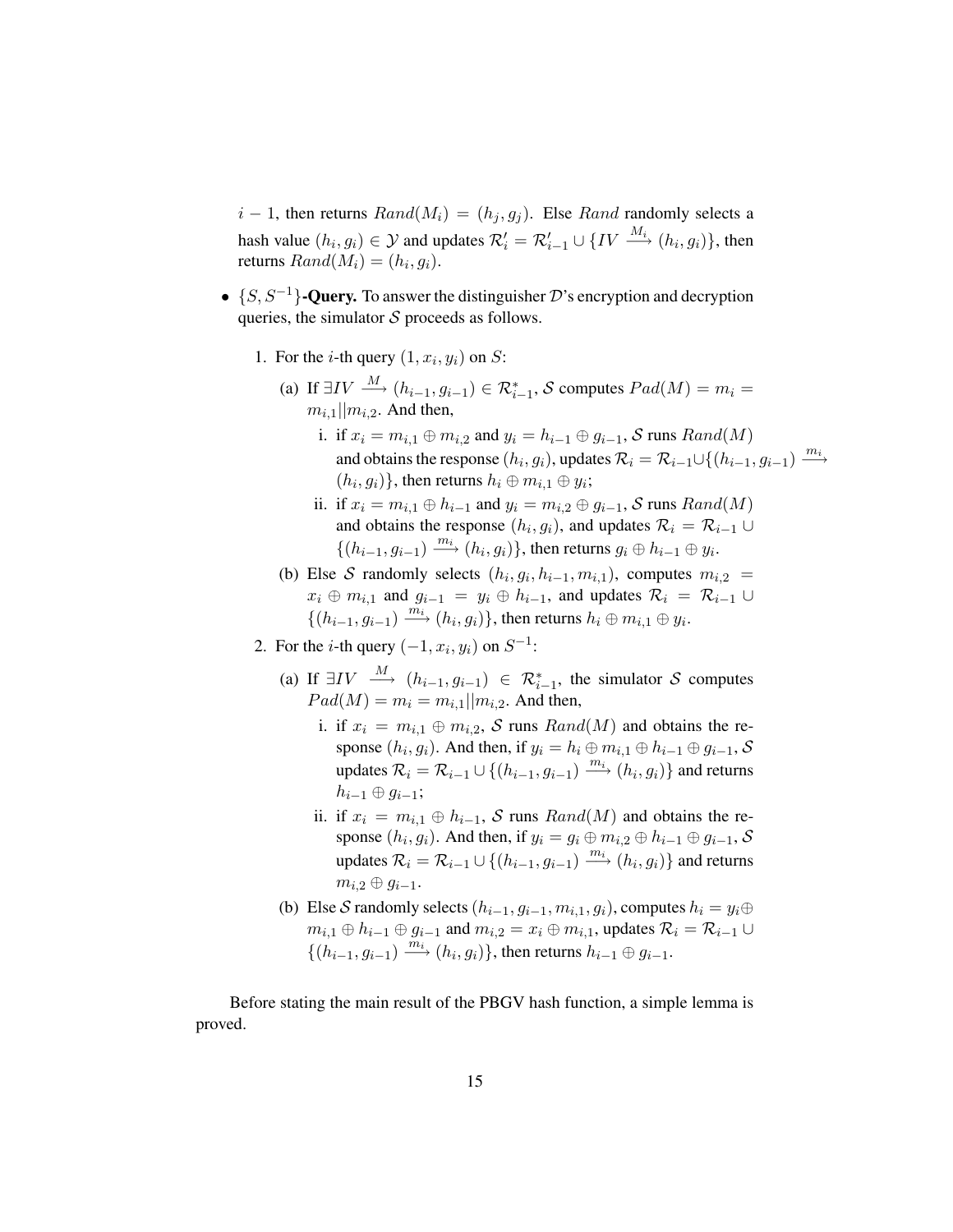Lemma 2 *In PBGV double block length hash functions with the prefix-free padding*,  $Pr[Bad_1] = 2^{-n-3} \cdot O(q^2)$  and  $Pr[Bad_2] = 2^{-n-3} \cdot l^2 \cdot O(q^2)$ , where *l* is the *maximum number of length in a hash query.*

Proof. In [14], it is proved that the upper bound of the collision attack on the PBGV hash function is  $4 \times O(2^{n/2})$ .

$$
Pr[Bad_1] = 2 \times Max(Pr[Coll_1], Pr[Pre_1]) = 2 \times Pr[Coll_1] = 2^{-n-3} \cdot O(q^2).
$$

In case of  $\mathcal{O}_2$ , the total number of choices is  $l \cdot q$ , where l is the maximum number of length in a hash query. Similarly, the probability of the indifferentiable events  $Bad<sub>2</sub>$  is

$$
Pr[Bad_2] = 2 \times Max(Pr[Coll_2], Pr[Pre_2]) = 2 \times Pr[Coll_2] = 2^{-n-3} \cdot l^2 \cdot O(q^2).
$$

By implementing the advantage of indifferentiability in keyed hash function, similar results can be easily deduced in keyed mode.  $\Box$ 

Similar to the four PGV hash functions, one can easily obtain the following result from the above analysis.

**Theorem 3** *The PBGV hash function is*  $(t_D, t_S, q, \epsilon)$ *-indifferentiable from a random oracle in the ideal cipher model with the prefix-free padding, the NMAC/HMAC, and the chop construction, for any distinguisher*  $D$  *in polynomial time bound*  $t_D$ , *with*  $t_S = 2l \cdot O(q)$  *and the advantage*  $\epsilon = 2^{-n-3} \cdot l^2 \cdot O(q^2)$ *, where* l *is the maximum length of a query made by* D*.*

Although Knudsen *et al*. [14] proved that the PBGV hash function and some of fast DBL hash functions can not be optimally secure against the preimage, the second preimage and the collision attacks, our indifferentiable result of the PBGV hash function does not conflict with theirs. By assuming the block cipher used in the hash function is *ideal*, the advantage of indifferentiability will be reduced to a negligible value. We stress that the advantage of indifferentiability is based on the computational complexity, not on the measurement of the unconditional security at all. Similar results can be extended from the proof of the PBGV hash function on some other DBL hash functions, e.g., MDC2, QG-I, and LOKI-DBH.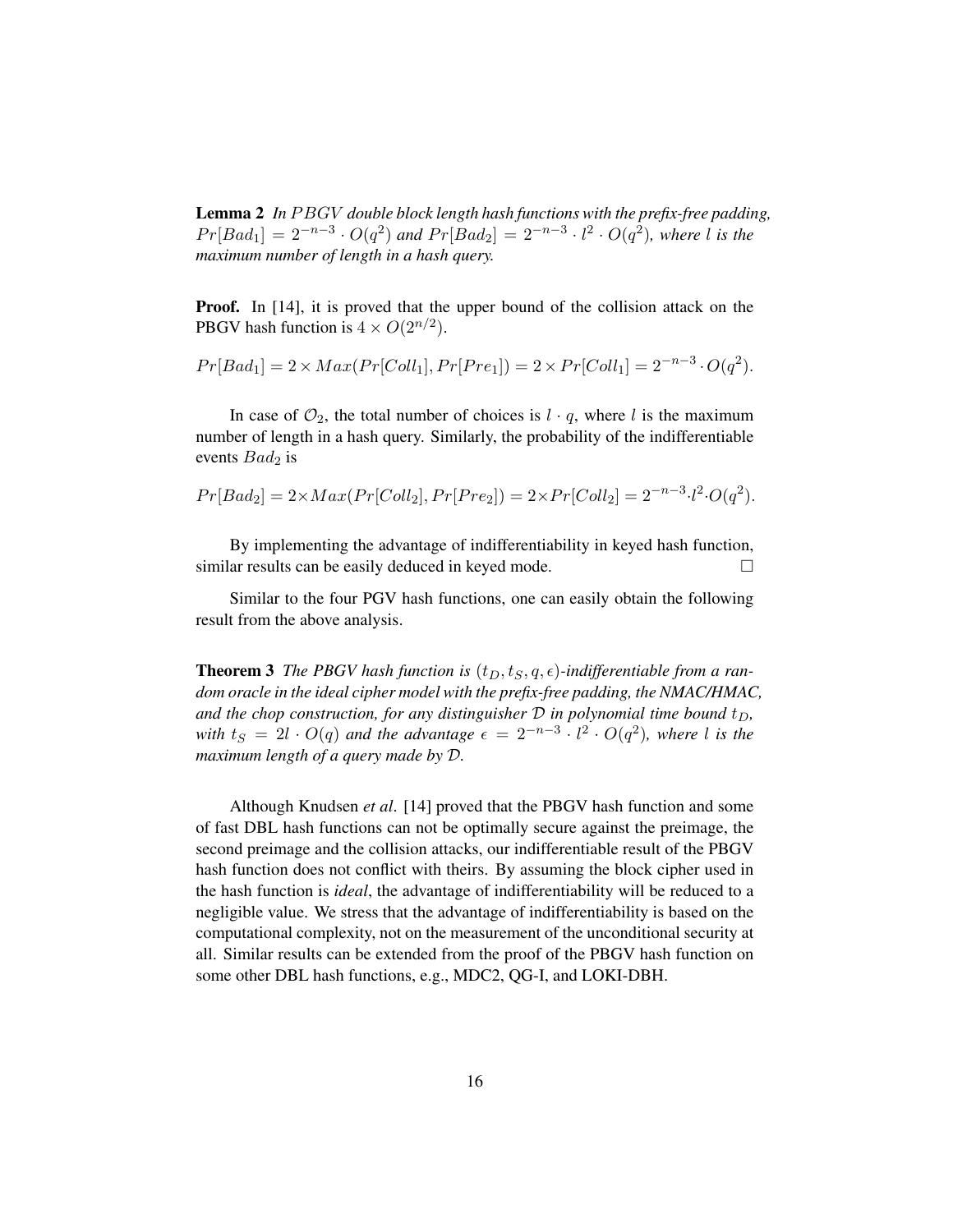## 4 Conclusion

Since hash functions play a pivotal role in nearly all of the cryptosystems, investigating how to design a better hash function is important. In this paper, a synthetic indifferentiability analysis of some block-cipher-based hash functions is described. The results show the fact that all of the 20 collision resistant PGV hash functions and the PBGV hash function are indifferentiable from a random oracle with the prefix-free padding, the HMAC/NMAC and the chop construction. The analysis can be extended to MDC2, QG-I, and LOKI-DBH, etc. As the notion of indifferentiability is a critical methodology to find the gap between hash function and random oracle in a white-box investigation, there are still many hash functions and MD variants open with regarding to indifferentiability analysis.

Acknowledgments.We would like to thank the anonymous reviewers for helpful comments that improved the presentation of this paper.

## References

- [1] M. Bellare and P. Rogaway. Random oracle are practical: a paradigm for designing efficient protocols. In ACM CCS'93, ACM, pp. 62-73. 1993.
- [2] J. Black, P. Rogaway and T. Shrimpton. Black-Box Analysis of the Black-Cipher-Based Hash-Function Constructions from PGV. Advances in Cryptology - CRYPTO'02. LNCS 2442, pp. 320-335. 2002.
- [3] D. Boneh and M. Franklin. Identity-Based Encryption from the Weil Pairing. SIAM J. of Computing, Vol. 32, No. 3, pp. 586-615. 2003.
- [4] B.O. Brachtl, D. Coppersmith, M.M. Hyden, S.M. Matyas, C.H. Meyer, J. Oseas, S. Pilpel and M. Schilling. Data Authentication Using Modification Detection Codes Based on <sup>a</sup> Public One Way Encryption Function. U.S. Patent Number 4,908,861, March 13, 1990.
- [5] D. Brown. Generic Groups, Collision Resistance, and ECDSA. In http://eprint.iacr.org/2002/026. 2002.
- [6] R. Canetti, O. Goldreich and S. Halevi. The randoom oracle methodology, revisited. In Proceedings of 30th ACM Symposium on the Theory of Computing, ACM Press, pp. 209-218. 1998.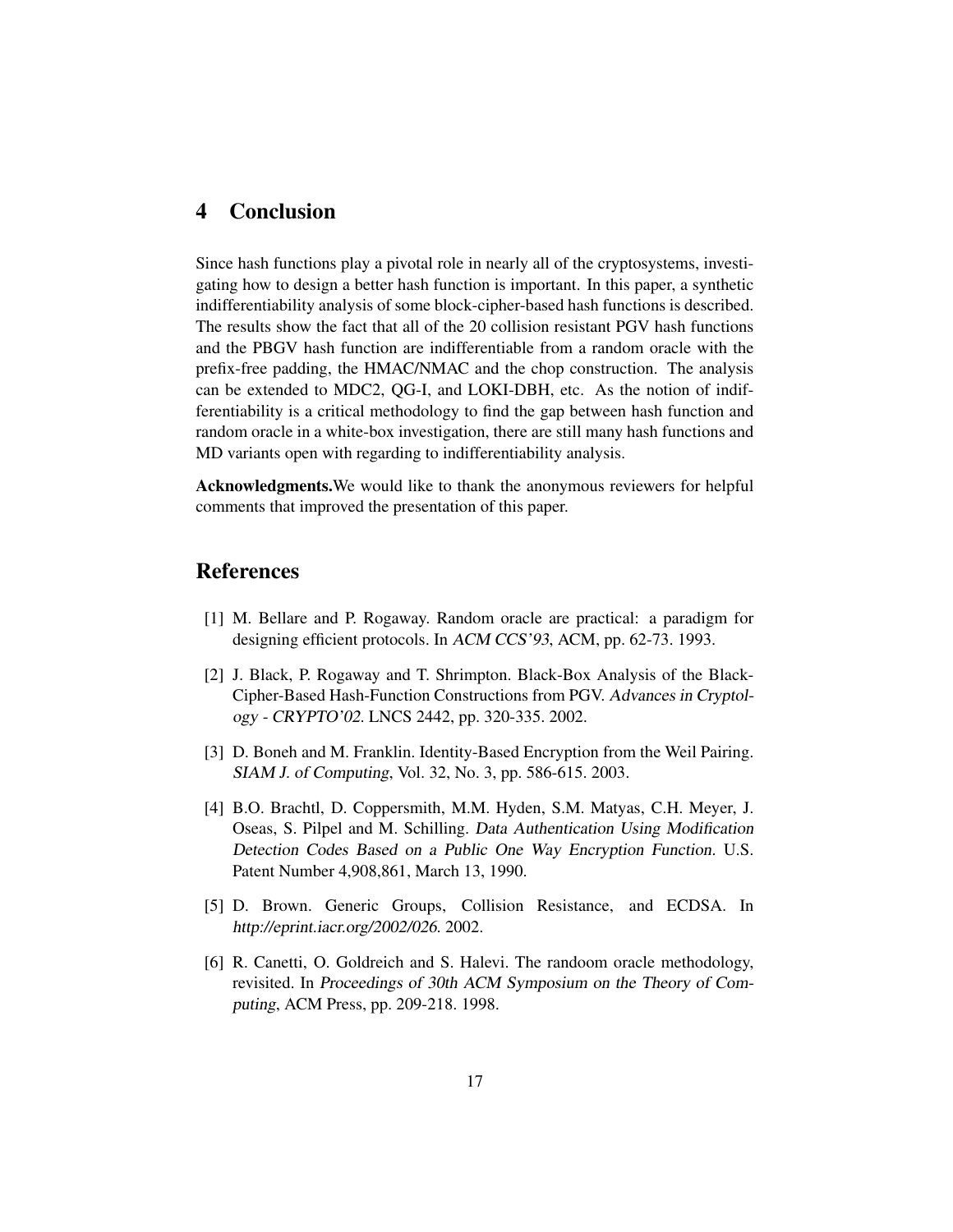- [7] D. H. Chang, S. J. Lee, M. Nandi and M. Yung. Indifferentiable Security Analysis of Popular Hash Functions with Prefix-Free Padding. X. Lai and K. Chen(Eds): ASIACRYPT <sup>2006</sup>, LNCS 4284, pp. 283-298. 2006.
- [8] J. S. Coron, Y. Dodis, C. Malinaud and P. Puniya. Merkle-Damgard Revisited: How to Construct a Hash Function. Advances in Cryptology - CRYPTO'05, LNCS 3621, pp. 21-39. 2005.
- [9] I. Damgård. A Design Principle for Hash Functions, Advances in Cryptology, Cyrpto'89, LNCS 435, pp. 416-427. 1990.
- [10] A. Dent. Adapting the weakness of the random oracle to the generic model. In ASIACRYPT <sup>2002</sup>, LNCS 2501, pp. 101-109. 2002.
- [11] E. Fujisaki and T. Okamoto. Secure Integration of Asymmetric and Symmetric Encryption Schemes. In CRYPTO'99, LNCS 1666, pp. 537-554. 1999.
- [12] S. Goldwasser and Y. Tauman. On the (In)security of the Fiat-Shamir Paradigm. In FOCS <sup>2003</sup>, IEEE Computer Society, pp. 102-122. 2003.
- [13] S. Hirose. Some Plausible Constructions of Double-Block-Length Hash Functions. In FSE <sup>2006</sup>, LNCS 4047, pp. 210-225. 2006.
- [14] L.R. Knudsen, X. Lai and B. Preneel. Attacks on Fast Double Block Length Hash Functions. Journal of Cryptology(1998) 11: 59-72.
- [15] X. Lai and J. L. Massey. Hash Functions Based on Block Ciphers. In Advances in Cryptology-Eurocrypt'92, LNCS 658, pp. 55-70. 1993.
- [16] S. Lucks. A Failure-Friendly Design Principle for Hash Functions. In ASI-ACRYPT 2005, LNCS 3788, pp. 474-494. 2005.
- [17] U. Maurer, R. Renner, and C. Holenstein. Indifferentiability, Impossibility Results on Reductions, and Applications to the Random Oracle Methodology. Theory of Cryptography - TCC <sup>2004</sup>, LNCS 2951, pp. 21-39. 2004.
- [18] R.C. Merkle. One way hash functions and DES, Advances in Cryptology, Crypto'89, LNCS 435, pp. 428-446. 1990.
- [19] J.B. Nielsen. Separating Random Oracle Proofs from Complexity Theoretic Proofs: The Non-committing Encryption Case. In CRYPTO'98, LNCS 2442, pp. 111-126. 2002.